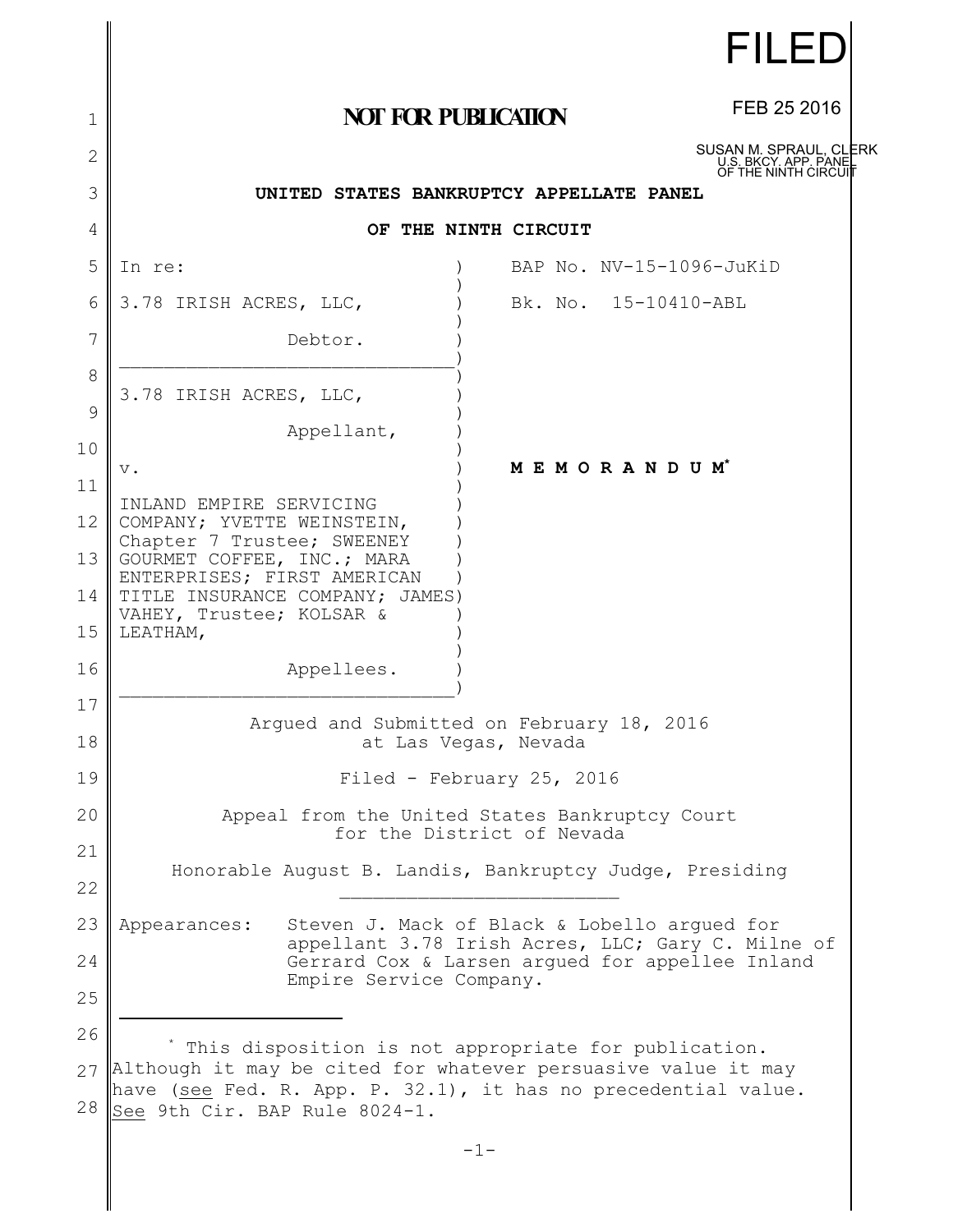Before: JURY, KIRSCHER, and DUNN, Bankruptcy Judges.

3 4 5 6 7 8 9 10 11 James W. Vahey (Vahey), as the sole trustee of the James W. Vahey Revocable Family Trust (Vahey Trust), filed a chapter  $7<sup>1</sup>$ case on behalf of 3.78 Irish Acres, LLC (Irish Acres) shortly after the bankruptcy court dismissed the first case that he filed on behalf of Irish Acres. Appellee, Inland Empire Service Corporation (Inland), filed a motion to dismiss (MTD), asserting that the Vahey Trust was precluded from filing the second petition based on findings made by the bankruptcy court in connection with its dismissal order in the first case.

12 13 14 15 16 17 18 19 20 21 22 23 24 In the first case, at issue was whether Vahey had authority to file the bankruptcy case as a member or manager of Irish Acres, or as the sole trustee of the Vahey Trust, which was a member. Although Vahey made an offer of proof at a hearing on a MTD in the first case that the Vahey Trust was a majority member of Irish Acres with authority to file the bankruptcy petition, the court denied his request to file a sur-reply and offer evidence regarding that interest. In its later oral ruling, the bankruptcy court found that, based on the record before it, the Vahey Trust held a 50% membership interest in Irish Acres. Therefore, because the Vahey Trust was not a majority member, under Nevada limited liability law it did not have the authority to file the bankruptcy petition without the consent of all the

25

1

<sup>26</sup> 27 28 <sup>1</sup> Unless otherwise indicated, all chapter and section references are to the Bankruptcy Code, 11 U.S.C. §§ 101-1532, and "Rule" references are to the Federal Rules of Bankruptcy Procedure.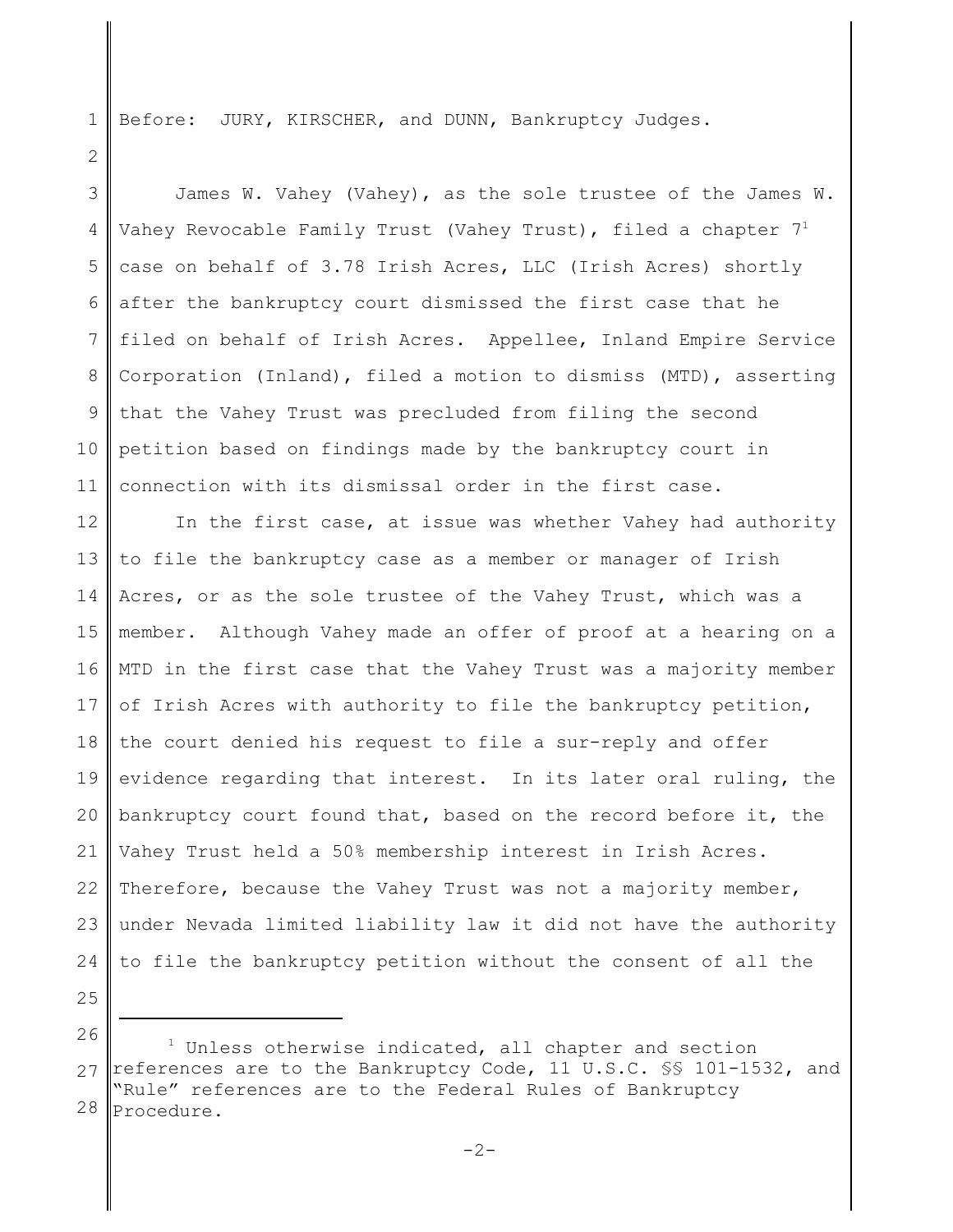1 2 members. Vahey did not appeal that ruling and the dismissal order became final.

3 4 5 6 7 8 In the second case, the bankruptcy court held that the Vahey Trust was precluded from filing the case under the doctrines of claim and issue preclusion and also found that the case was filed in bad faith. The court entered an order dismissing the case and this appeal followed. For the reasons discussed below, we AFFIRM.

#### **I. FACTS**

10 **A. Prepetition Events**

9

11 12 13 14 15 16 17 18 19 20 21 22 23 24 Vahey, a medical doctor, associated with Mary Musso (Musso) in making his real estate investments. According to Vahey, under the investment plan, Musso identified parcels of vacant or improved land, identified buyers, and then purchased the land to resell it to the identified buyers at a premium over the purchase price. Under this arrangement, Musso and Vahey were required to put up money to purchase the properties and then split the profits on the projects evenly. Vahey declared that he advanced funds to Musso of approximately \$1,200,000 since September 2007. Vahey described himself as a "passive" investor with Musso taking care of the business, closings, and reviewing deeds of trust. One of the parcels involved in the investment plan was the 3.78 acre parcel of vacant land which was purchased by Irish Acres.

25

#### **1. Organization of Irish Acres**

26 27 28 Musso formed Irish Acres as a limited liability company for the purpose of purchasing the 3.78 acre parcel of vacant land. On July 20, 2009, Irish Acres filed its Articles of Organization

-3-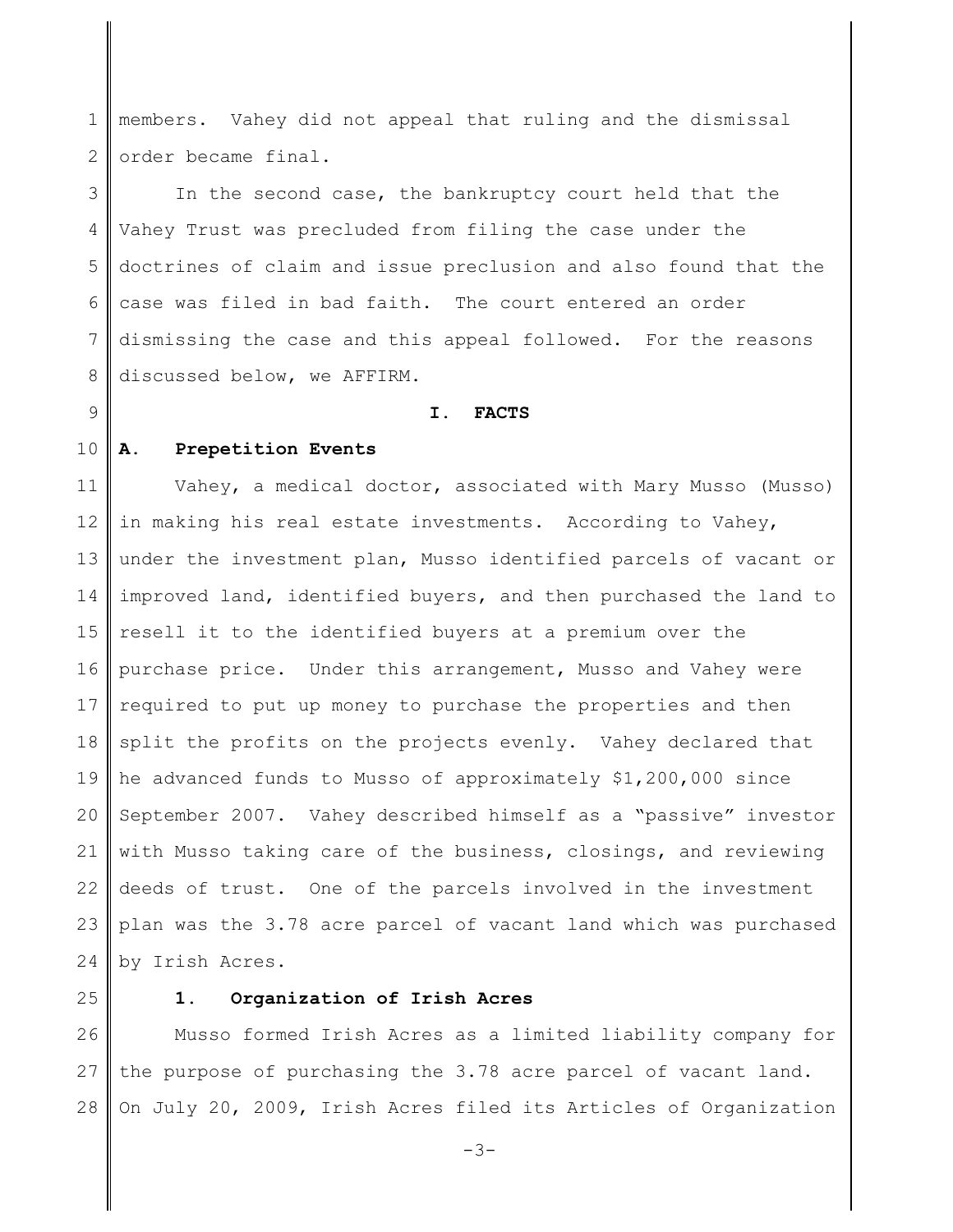| $\mathbf 1$    | with the Nevada Secretary of State. On the same day, Irish                                                                                                    |
|----------------|---------------------------------------------------------------------------------------------------------------------------------------------------------------|
| $\overline{2}$ | Acres' Initial List of Manager or Managing Members and                                                                                                        |
| 3              | Registered Agent was also filed with the Secretary of State,                                                                                                  |
| 4              | naming Vahey and Mace J. Yampolsky <sup>2</sup> as Managers.                                                                                                  |
| 5              | An operating agreement (OA) governs Irish Acres.<br>The                                                                                                       |
| 6              | agreement was executed by Vahey on behalf of the Vahey Trust and                                                                                              |
| $\overline{7}$ | by Musso on behalf of Sweeney's Gourmet Coffee (Sweeney's), <sup>3</sup> the                                                                                  |
| 8              | two Members of Irish Acres as identified in $OA \S 2.3$ . Vahey and                                                                                           |
| $\mathcal{G}$  | Yampolsky were identified as Managers in OA § 5.2.                                                                                                            |
| 10             | Other relevant sections of the OA include:                                                                                                                    |
| 11             | 3. Capital                                                                                                                                                    |
| 12             | Initial Capital Contributions. The initial<br>3.1<br>capital contribution of the Member will be made by the                                                   |
| 13             | Member transferring to the Company the assets or cash<br>described on the attached Exhibit A.                                                                 |
| 14             | 3.2 Additional Contributions. Except as otherwise                                                                                                             |
|                |                                                                                                                                                               |
| 15             | provided in the Act, the Member is not required to<br>contribute additional capital to the Company. But the                                                   |
| 16             | Member may make additional contributions to the<br>company from time to time as the Member wishes.                                                            |
| 17             | 5. Administration of Company Business                                                                                                                         |
| 18             | 5.5 Authority. [E]ach Manager is an agent of the                                                                                                              |
| 19<br>20       | Company and has authority to bind the Company in the<br>ordinary course of the Company's business. In<br>addition, the Manager has authority to engage in any |
| 21             | of the following acts.                                                                                                                                        |
| 22             | To sell, lease, exchange, mortgage,<br>5.5.1<br>pledge or otherwise transfer or dispose of                                                                    |
| 23             | all or substantially of the property or<br>assets of the Company.                                                                                             |
| 24             | 5.7 Powers of Members. The Member, in his capacity                                                                                                            |
| 25             |                                                                                                                                                               |
| 26             | Yampolsky was evidently the attorney who assisted Musso in                                                                                                    |
| 27             | forming Irish Acres.<br>Sweeney's was an active corporation at the time of Irish                                                                              |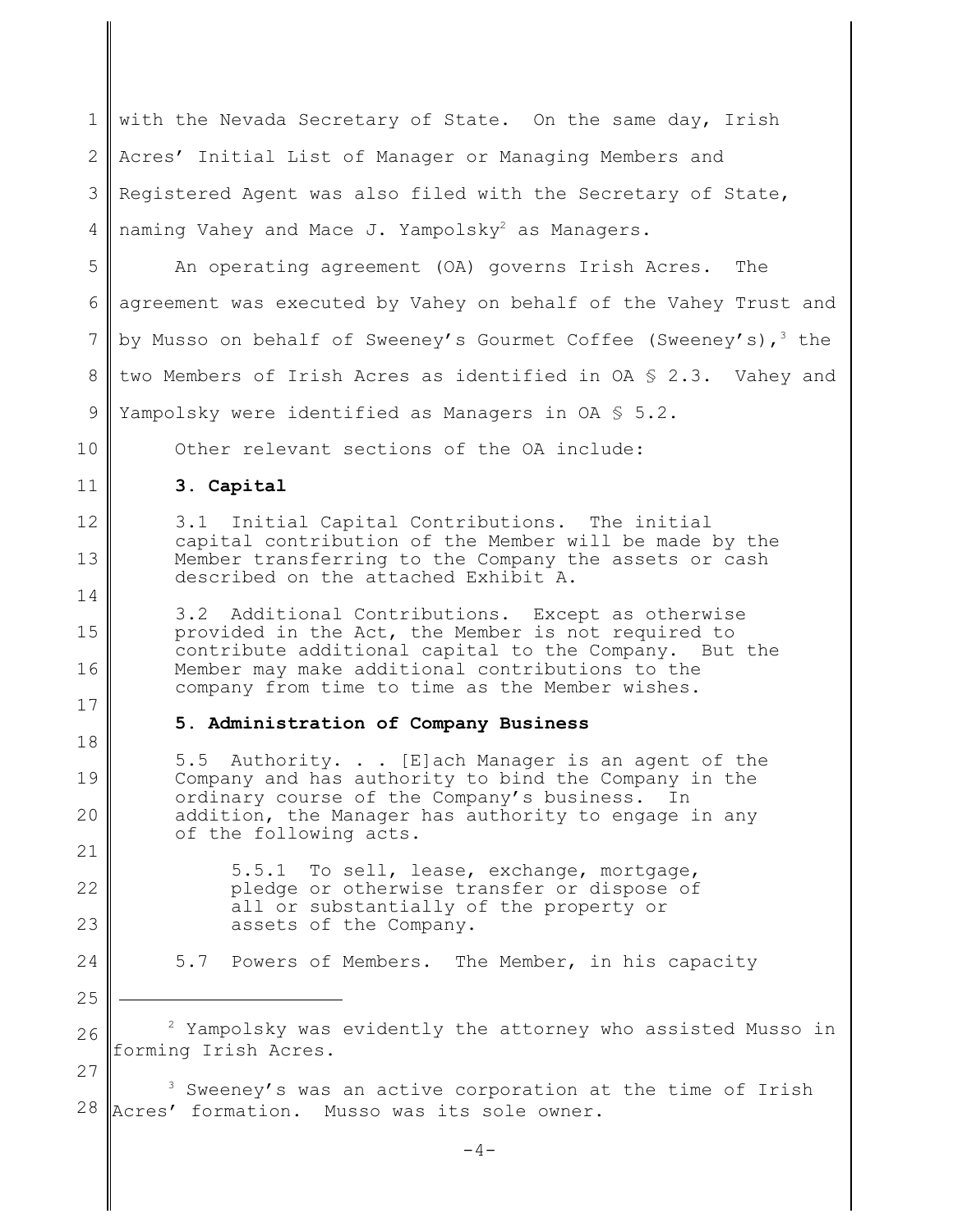as a member of the Company, is authorized to act on behalf of the Company.

#### **7. Dissolution and Winding up**

7.1 The Company will dissolve on the earlier of the following events: (a) approval of dissolution by the Member or (b) such time as the Company has no members. Neither the dissolution nor bankruptcy of the Member nor the assignment of the Member's entire membership interest will dissolve the Company.

7 8 9 10 11 12 13 14 7.2 Following the dissolution of the Company, the affairs of the Company must be wound up by the Managers. If the affairs of the Company are to be wound up, a full account must be taken of the assets and liabilities of the Company, and the assets of the Company must then be promptly liquidated. The proceeds must first be paid to creditors of the Company in satisfaction of all liabilities and obligations of the Company, including, to the extent permitted by law, liabilities and obligations owed to the Member as a creditor. Any remaining proceeds may then be distributed to the Member. Property of the Company may be distributed in kind in the process of winding up and liquidation with the consent of the Member.

15 16 17 18 19 20 21 22 Exhibit A to the OA shows that each of the two members, the Vahey Trust and Sweeney's, received a 50% membership interest in Irish Acres in exchange for their capital contributions. It also reflected that the purchase price for the 3.78 acre vacant parcel was \$4,950,000, and showed that money deposits Vahey had made for other investment properties in the amount of \$1,200,000 were transferred to the escrow through which Irish Acres purchased the property.

23

1

2

3

4

5

6

### **2. Deed of Trust Given to Sweeney's**

24 25 26 27 28 Yampolsky, acting in his capacity as a manager of Irish Acres, executed a note (Note) secured by a deed of trust against the 3.78 acre parcel, dated September 8, 2009, in the amount of \$550,000 in favor of Sweeney's (Note). His signature on the short form deed of trust and assignment of rents (Deed of Trust)

-5-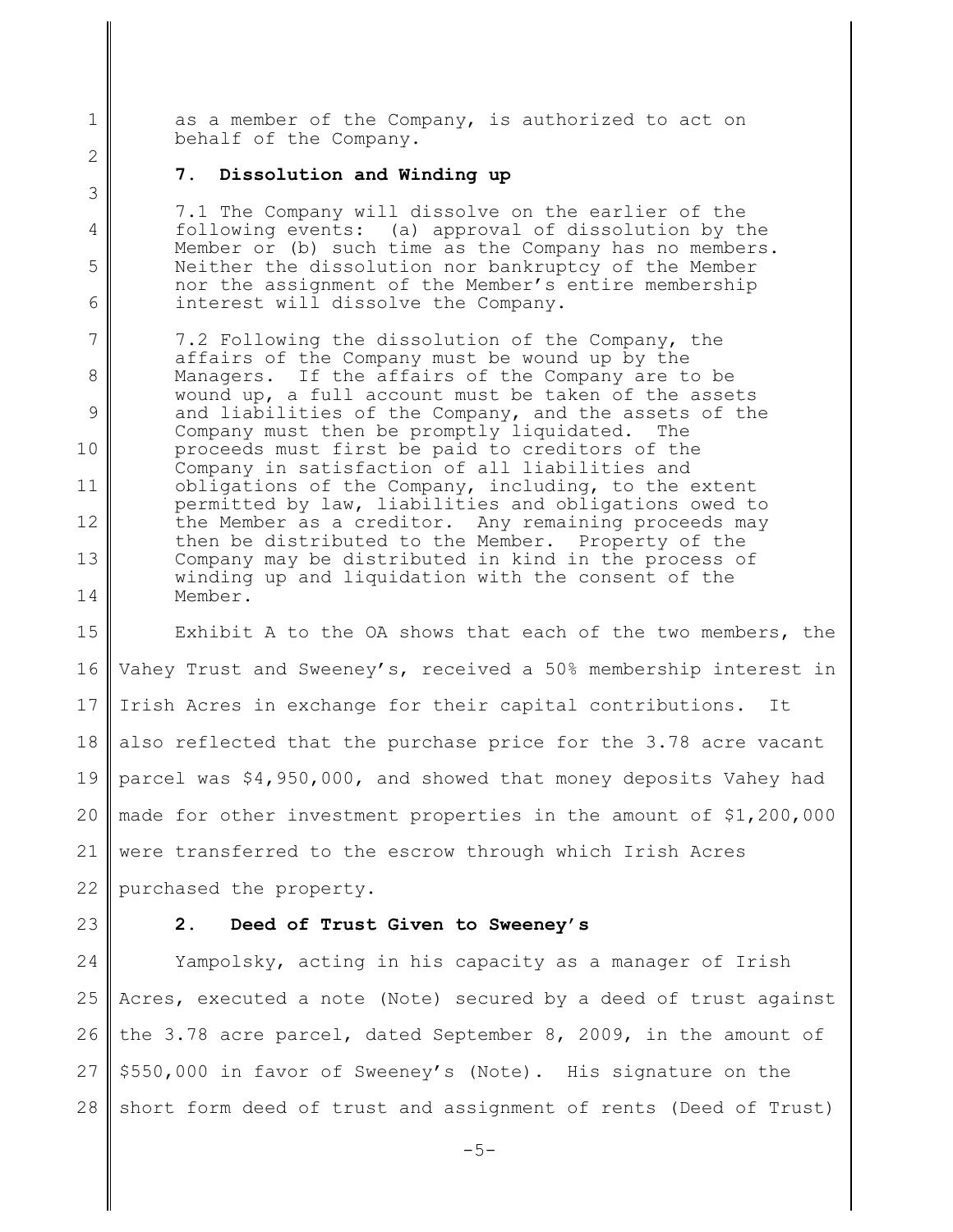1 was notarized on October 6, 2009.<sup>4</sup>

2 3 4 5 6 Over a year later, Yampolsky resigned as a manager of Irish Acres by executing a Certificate of Resignation of Officer, Director, Manager, Member, General Partner, Trustee or Subscriber, filed on October 15, 2010 with the Nevada Secretary of State. Vahey was then the only manager of Irish Acres.

7

# **3. 2011 Lawsuit**

8 9 10 11 12 13 14 On October 28, 2011, Vahey and Other Hand, LLC<sup>5</sup> filed a lawsuit in the Nevada state court (Case No. A-11-657496-C) against various defendants, including Musso and Yampolsky, alleging 19 causes of action (2011 Lawsuit). It appears that the lawsuit related to alleged fraud committed by the defendants in connection with Vahey's real estate investments, including Irish Acres.

15 16 17 18 19 20 21 22 23 24 By reason of the 2011 Lawsuit and other litigation involving Musso and/or her entities, Musso and Sweeney's agreed to reimburse First American Title Insurance Company (First American) for attorneys' fees and costs which it had incurred due to the litigation. To satisfy some of this debt, Sweeney's assigned the Note and Deed of Trust executed by Yampolsky as manager for Irish Acres to First American. This assignment was recorded on February 26, 2014. Subsequently, the Deed of Trust was assigned to Inland. This assignment was recorded on March 28, 2014.

25

<sup>26</sup> <sup>4</sup> The record indicates that Vahey questioned the validity of this Note and Deed of Trust.

<sup>28</sup>  $5$  The record does not show the relationship, if any, between Vahey and Other Hand, LLC.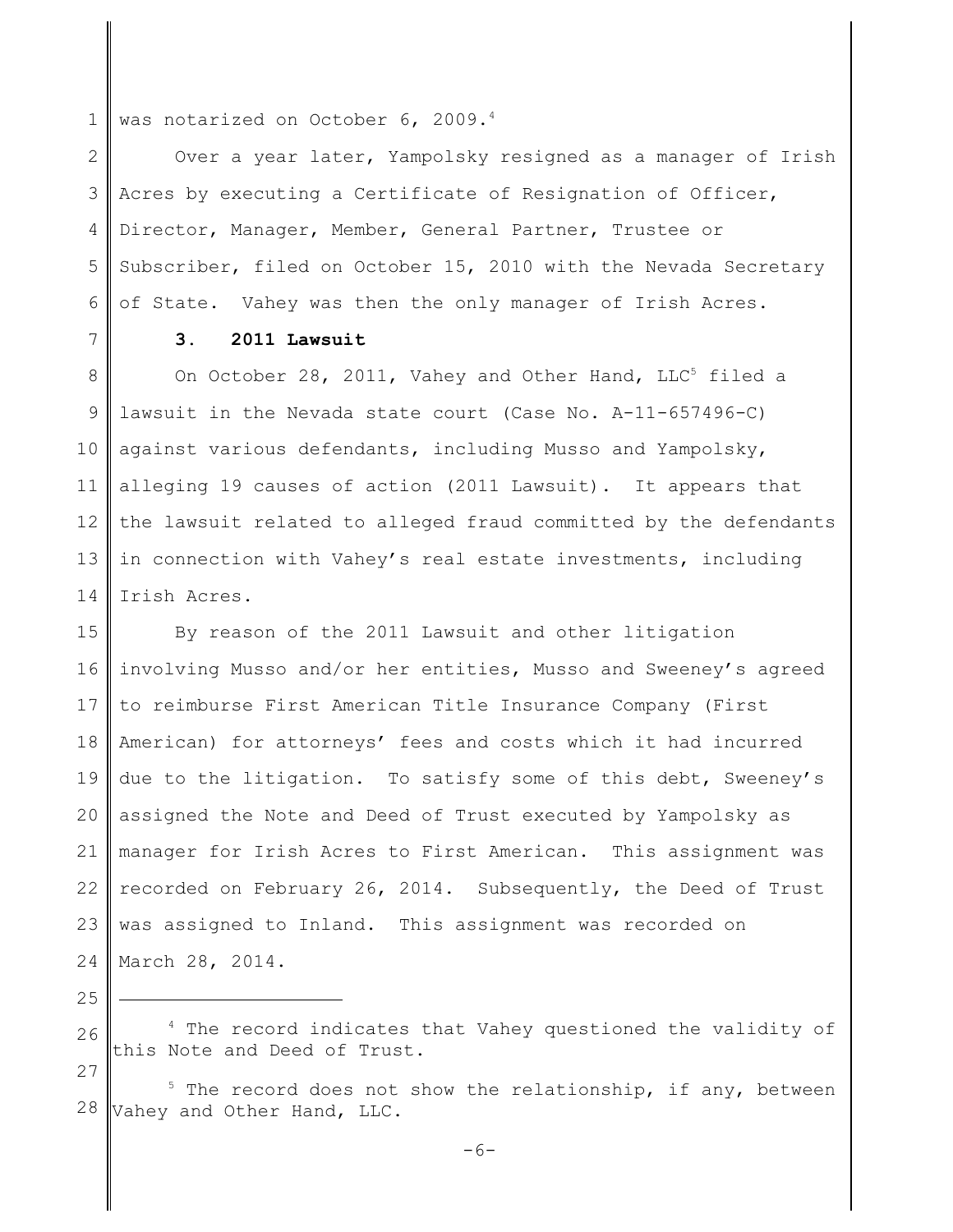1

#### **4. Trustee's Sale**

2 3 4 5 6 7 8 9 10 11 12 13 On May 13, 2014, Gerrard Cox Larsen, acting as Substituted Trustee under the Deed of Trust, sent a letter to Irish Acres, c/o James Vahey, M.D., notifying him of Irish Acres' default under the terms of the Note and Deed of Trust. The letter was followed by a Notice of Default and Election to Sell that was recorded on May 20, 2014, and Notice of Trustee's Sale recorded on October 1, 2014. The trustee's sale was set for October 23, 2014. Vahey filed a motion for temporary restraining order and preliminary injunction in the Nevada state court, seeking to stop the sale. The state court denied the motion. At the hearing on this matter, the Panel was informed that a foreclosure sale had taken place.

14

#### **5. Appointment of Receiver of Sweeney's**

15 16 17 18 19 20 21 In a separate lawsuit initiated by First American against Sweeney's in the Nevada state court, First American moved for the appointment of a receiver. The state court granted the motion, finding that First American met the statutory requirements for the appointment of a receiver and that, as a judgment creditor of Sweeney's, was entitled to protect its interest in Sweeney's sole asset, Irish Acres.

- 22 **B. Bankruptcy Events**
- 23

## **1. The First Case**

24 25 26 27 28 On October 24, 2014, Vahey filed a voluntary chapter 7 bankruptcy petition on behalf of Irish Acres (First Case) after the state court injunction was denied and to stop the foreclosure sale, based upon his authority as the manager of the

-7-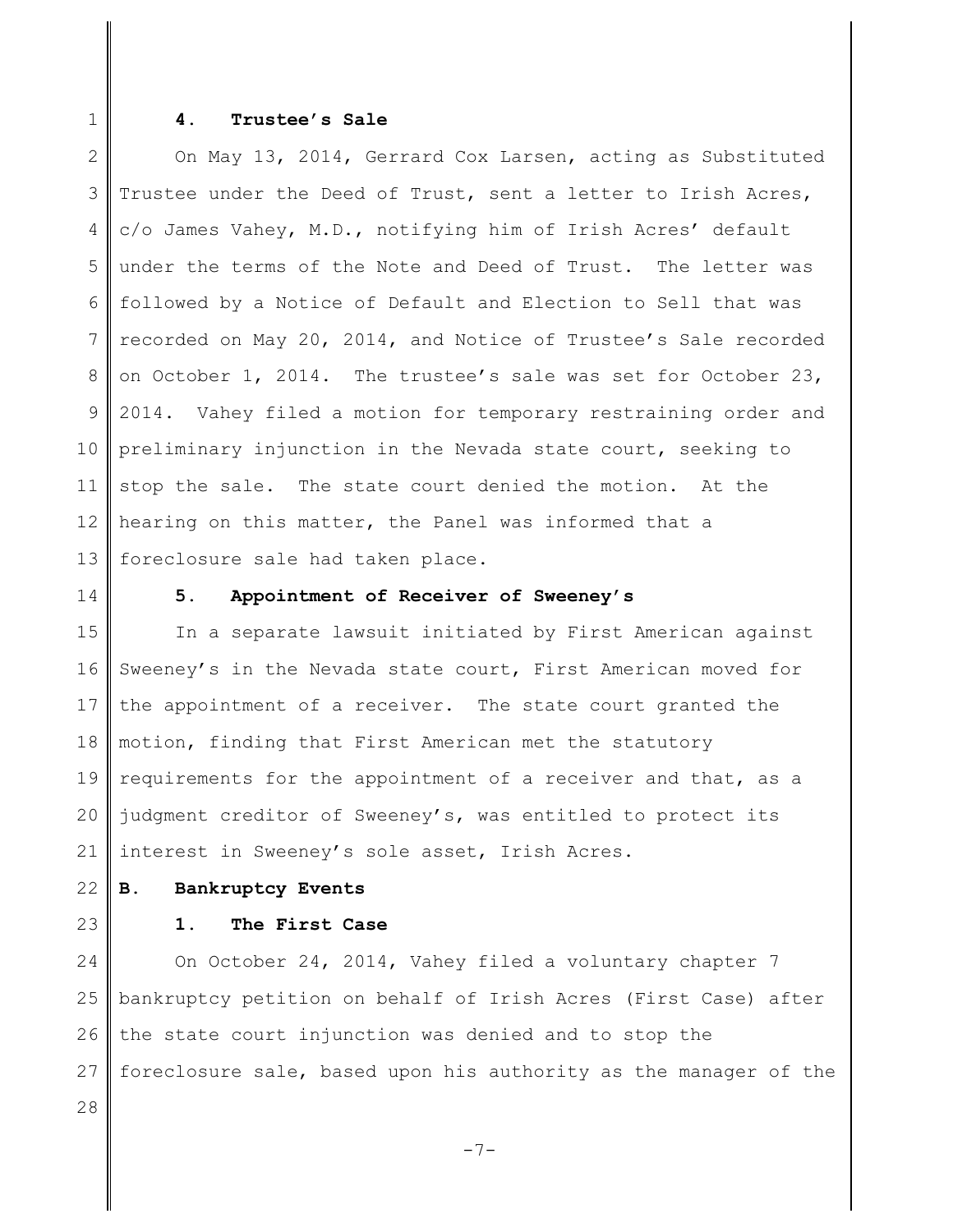1 2 3 4 5 6 7 8 9 company.<sup>6</sup> The corporate ownership statement filed on October 24, 2014, by Irish Acres with its voluntary petition identifies Sweeney's as owning 10% or more of Irish Acres, but an amended voluntary petition filed on November 8, 2014, included a corporate ownership statement that omitted Sweeney's interest. Therefore, Vahey represented that Sweeney's membership interest was less than 10% despite Exhibit A to the OA which showed that Sweeney's held a 50% membership interest in Irish Acres.

10 11 12 13 14 15 16 17 18 19 20 21 22 23 24 On December 2, 2014, Inland filed the MTD challenging Vahey's authority to commence Irish Acres' bankruptcy as a manager. Inland argued that under OA § 7.1 and Nevada Revised Statutes (NRS) 86.491 Vahey was not authorized to unilaterally dissolve Irish Acres by filing a bankruptcy petition. That statute, which pertains to the dissolution and winding up of affairs of a limited liability company, states in relevant part: 1. A limited-liability company must be dissolved and its affairs wound up: (c) Unless otherwise provided in the articles of organization or operating agreement, upon the affirmative vote or written agreement of all the members[.] Inland further maintained that under  $\overline{OA} \$  5.5, as a manager, Vahey only had authority to bind the company in the ordinary course of the company's business and the filing of the

25 26 27 Acres had no income and Schedule F listed Vahey as having an 28  $6$  In the schedules, Vahey listed the raw land owned by Irish Acres with a value of \$1,520,000 and listed creditors, including Inland, with secured claims against the property with \$0.00 value. The Statement of Financial Affairs showed that Irish unsecured claim which was unliquidated in connection with a pending state court action.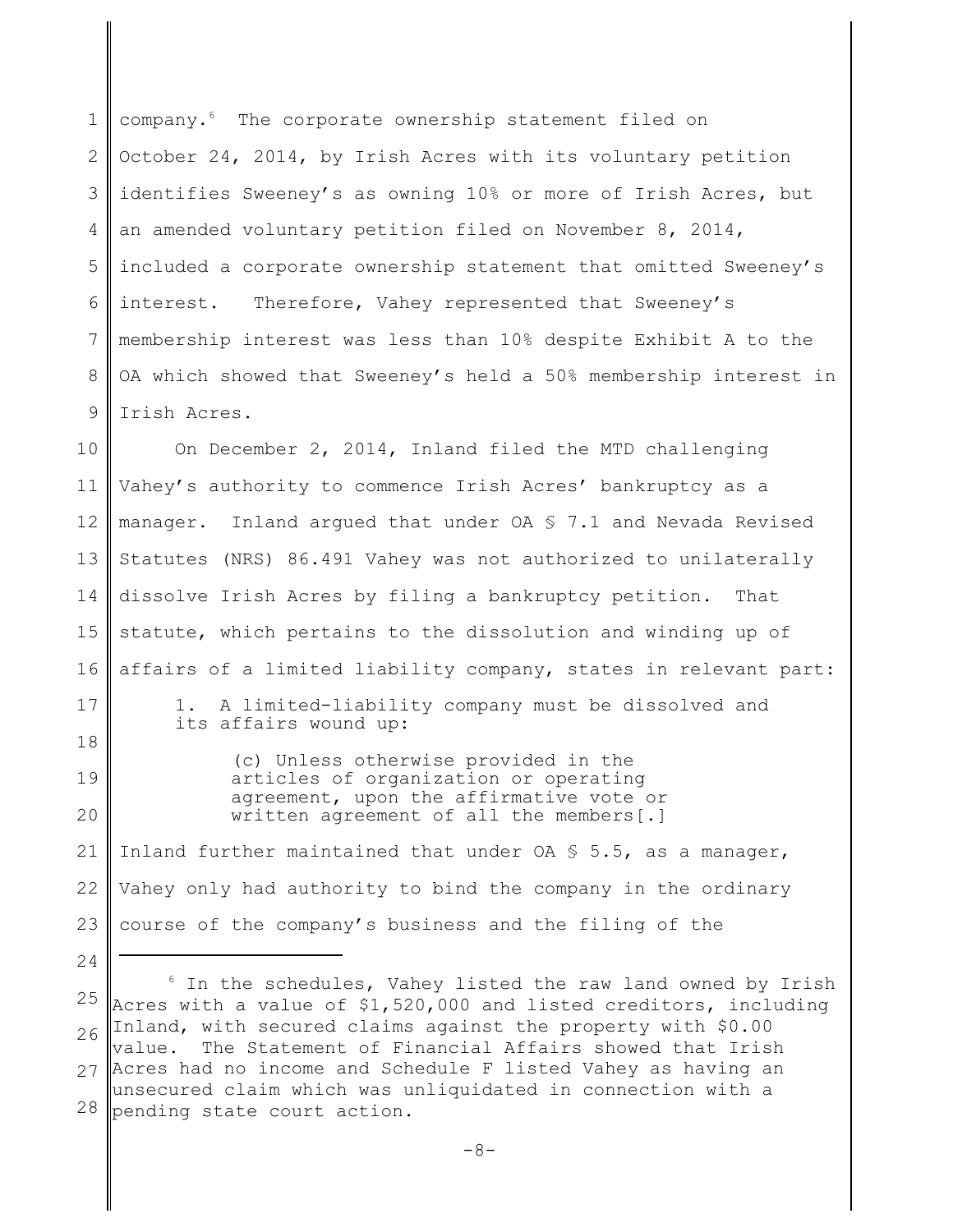1 2 3 4 5 bankruptcy case was not in the ordinary course of business. Therefore, since Vahey did not have the affirmative vote of all the members to dissolve and wind up the affairs of Irish Acres and, as manager, was not authorized to file the petition on behalf of Irish Acres, dismissal was proper.

6 7 8 9 10 11 12 13 14 15 16 17 18 19 20 21 Vahey opposed, arguing that under the OA he had authority to file the bankruptcy case on behalf of Irish Acres in at least three ways: as a member, as a manager, and as the sole trustee of the Vahey Trust. Relying on OA § 5.7 which states, "The Member, in his capacity as a member of the Company, is authorized to act on behalf of the Company," Vahey asserted that as an individual holding a membership interest in Irish Acres, he was authorized to act on its behalf without any restriction. Since the use of the word "member" in this section was used in the singular, Vahey argued that it should be construed as being singular, citing TIG Specialty Insurance Co. v. Pinkmonkey.com Inc., 373 F.3d 365, 375 (5th Cir. 2004). Vahey also asserted that while "Inland disputes that Dr. Vahey is a Member of the [Irish Acres], substantial evidence exists to the contrary. Specifically, Dr. Vahey had contributed over \$1.2 million dollars into [Irish Acres'] business."<sup>7</sup>

22 23 24 25 Next, because Vahey was designated as a manager of Irish Acres under the OA, he maintained that he was authorized to bind the company with respect to matters outside the ordinary course of business as demonstrated by  $OA \S 5.5.1$ . That section gave

27 28  $7$  Recall that  $$ 2.3$  of the Operating Agreement clearly stated that the Vahey Trust was a member and not Vahey in his individual capacity.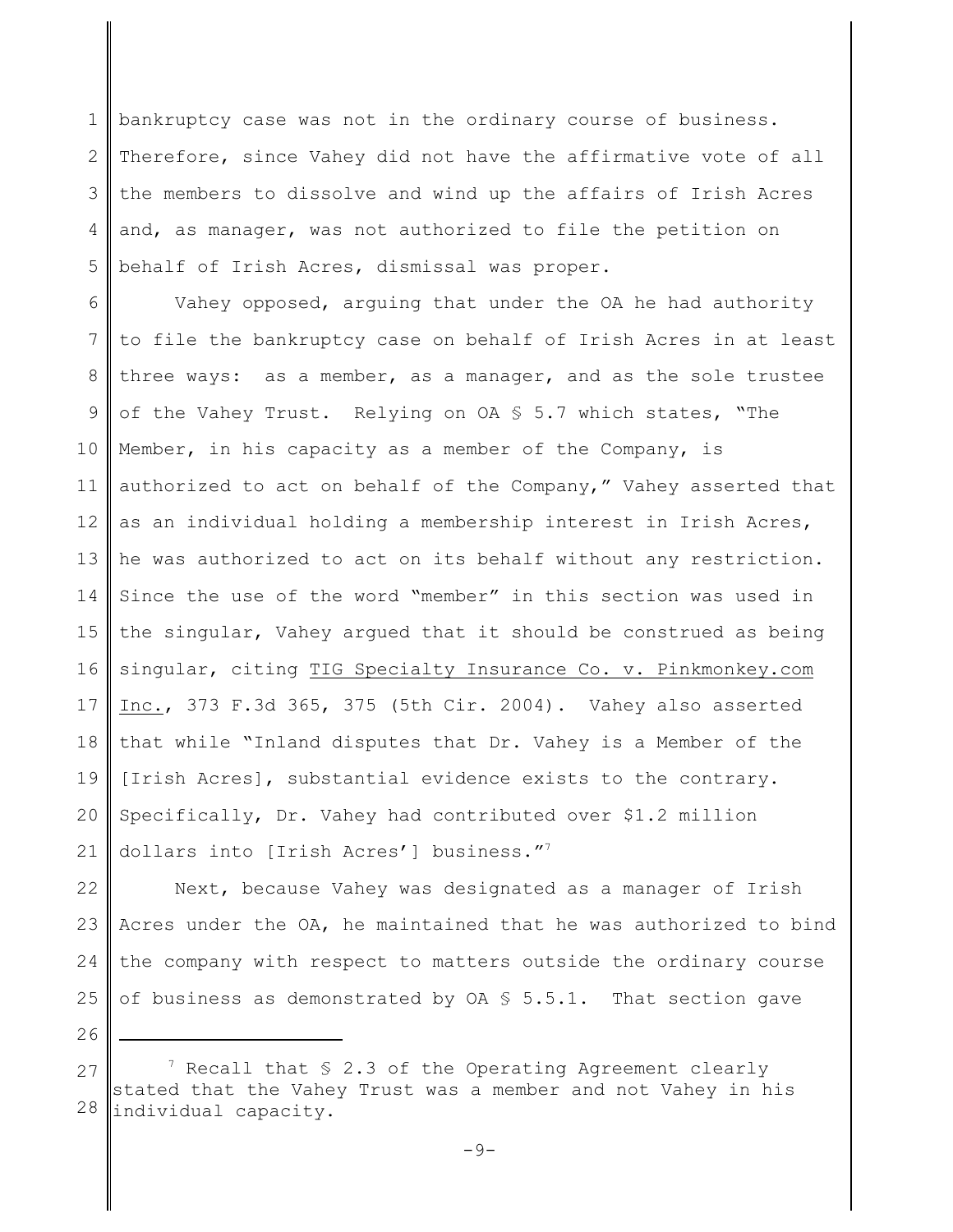1 2 3 4 5 6 managers authority to engage in any of the following: "To sell, lease, exchange, mortgage, pledge or otherwise transfer or dispose of all or substantially all of the property or assets of the Company." Moreover, contrary to Inland's assertion, Vahey argued that OA  $\frac{6}{5}$  7.1 regarding the dissolution and winding up of Irish Acres' business was not applicable.

7 8 9 10 11 12 13 14 15 16 17 Finally, Vahey argued that the Vahey Trust had authority to institute the bankruptcy case as a member and reiterated his position that OA § 5.7 evidenced an intent to vest powers in each member individually. "In other words, rather than unanimous consent under NRS 86.491(1)(c) (which related to dissolution and winding-up), the [OA] vested authority in each member to authorize bankruptcy filings rather than require unanimous consent." Therefore, Vahey suggested that he could amend the bankruptcy petition to conform to his authority by signing it in his capacity as the sole trustee of the Vahey Trust, an undisputed member.

18 19 20 21 In reply, Inland argued that Nevada law placed the management of all actions of a limited liability company in the hands of its members in proportion to their contribution to its capital under NRS 86.291. NRS 86.291 provides in relevant part:

22 23 24 25 1. Except as otherwise provided in this section or in the articles of organization or operating agreement, management of a limited-liability company is vested in its members in proportion to their contribution to its capital, as adjusted from time to time to reflect properly any additional contributions or withdrawals by the members.

26 27 28 Relying on NRS 86.291, Inland argued that since the Vahey Trust and Sweeney's each owned 50% of Irish Acres, the actions of Irish Acres must be approved by each of the members. Inland

 $-10-$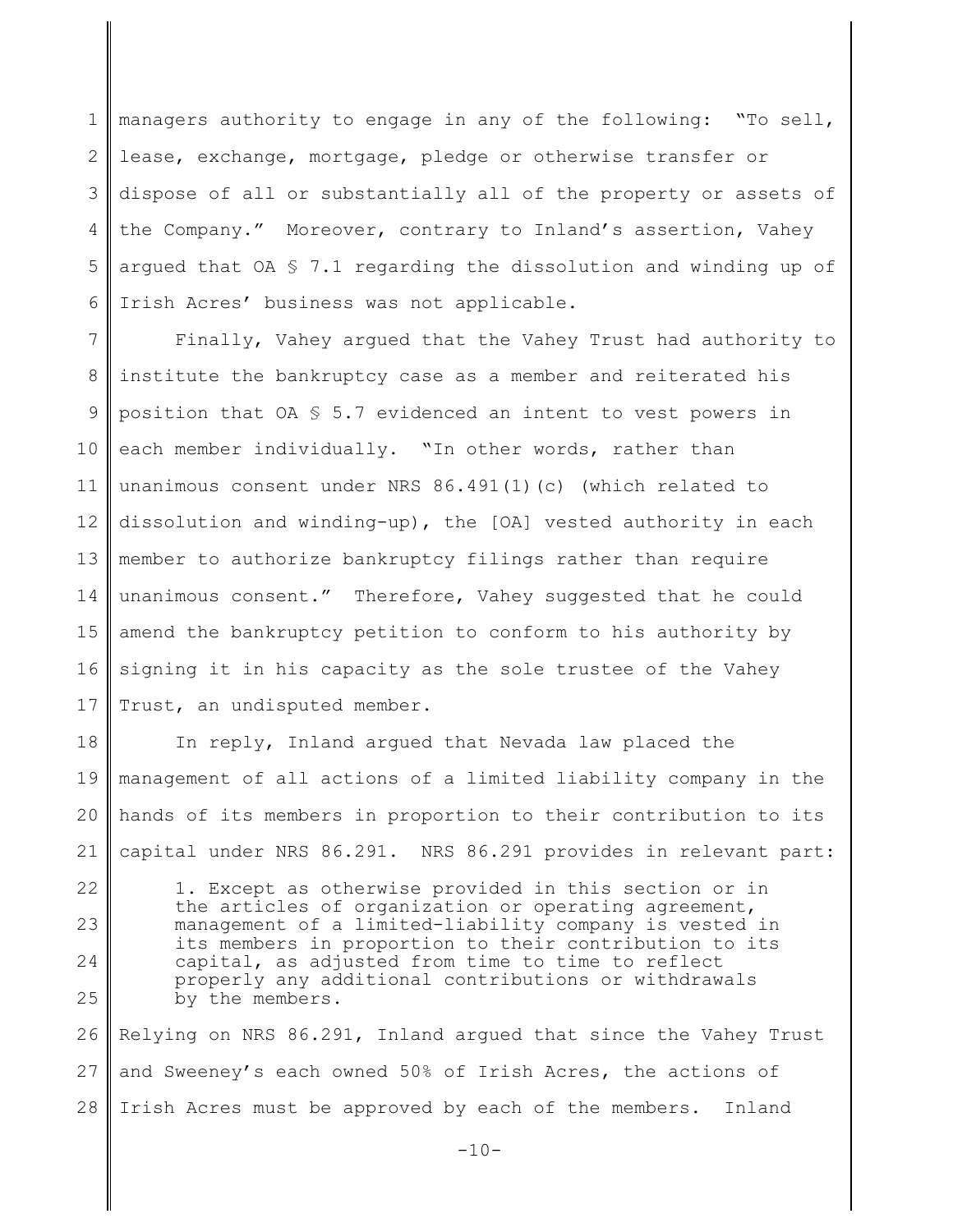1 2 3 maintained that any authority not specifically provided to the manager in the OA remained in the hands of the members under NRS 86.291.

4 5 6 7 8 9 10 11 12 13 14 15 16 17 18 19 20 21 22 23 24 25 26 Inland acknowledged that the OA was ambiguous by the interchangeable use of the terms "member" and "members," but asserted that although the agreement used the term "member," this did not mean that only one member's consent was required to take an action. Rather, Inland opined that "it was clear" that both terms "member" and "members" referred to "all members of the Company" because  $0A \S 2.3$  identified two members, the Vahey Trust and Sweeney's. Inland pointed out other provisions in the OA which confirmed a plural "members" construction and interpretation: 1.6 Title to Assets  $\ldots$  . The Members<sup>8</sup> do not have any right to the assets of the Company; 4.1 Profits and Losses. The entire net profit or net loss of the company for each fiscal year will be allocated to the Members . . . .; 4.2 Distributions. Distributions shall be give to members . . . . ; 5.3 Election and Term. The Members must elect a successor Manager . . . .; 5.4 Resignation and Removal. A Manager may resign at any time by delivering a written resignation to the Members. In conclusion, Inland argued that the ambiguity caused by the interchangeable use of the terms "member" and "members" simply meant that there was no specific grant of authority in the OA to

<sup>28</sup> <sup>8</sup> Sometimes the words member or members is capitalized and other times it is not.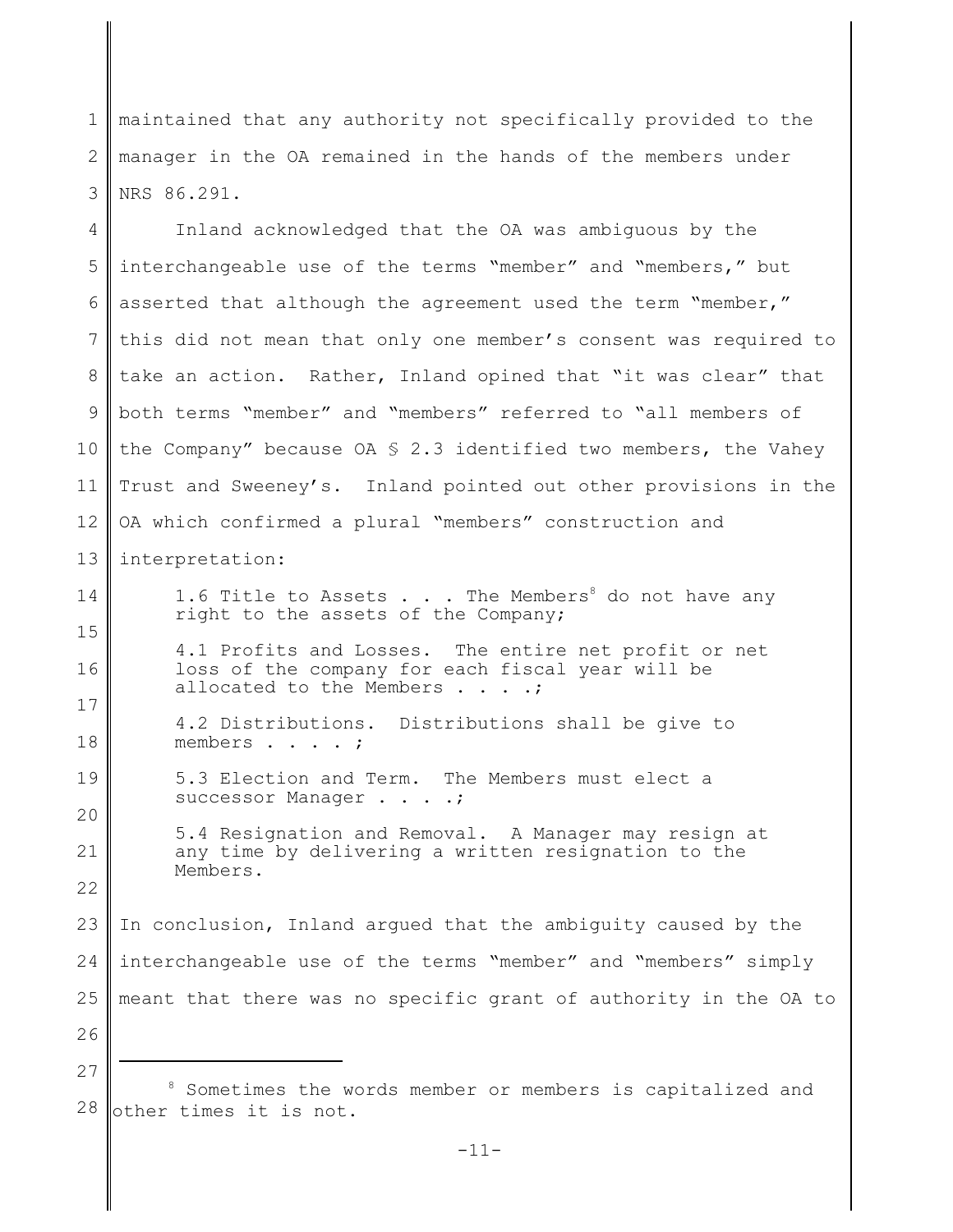1 file a bankruptcy.

2 3 4 5 6 7 8 9 10 11 12 13 14 15 16 17 On January 7, 2015, the bankruptcy court heard oral argument. Inland repeated its arguments that under the OA there was no clear authorization for a single member or the manager to place Irish Acres in bankruptcy. Rather, the authority would have to be granted by all the members of the LLC prior to the commencement of the case under NRS 86.291. Vahey argued that the OA was clear in its distinctions between a member or members and that under  $OA \S 5.7$ , the Vahey Trust, in its capacity as a member of the company, was authorized to act on behalf of the company without restrictions. He further argued that under NRS 86.291, management power was vested in proportion to membership interests. At that point, the bankruptcy court inquired as to what level of interest the Vahey Trust actually had in Irish Acres. Vahey's counsel responded that he believed it was over 99%. He then explained that the membership interests had changed over a year ago:

18 19 20 21 22 23 They keep citing  $50/50$ , but the documents  $-$  I didn't think that was really relevant to this particular issue, if you look at the [OA] under [§] 5.7 where it says 'a member.' It's very specific that a member may take any action, so we didn't really believe that the percentage would be relevant, but we can get that to your court. That was actually brought up for the first time in the reply, Your Honor. If you need a sur-reply or need additional information, we can provide the exact percentage of ownership.

24 25 The court responded: "I have a different way I'll go at it, but I appreciate the information, counsel."

26 27 28 Later in the hearing, Inland argued that there was no evidence before the court that showed Irish Acres was owned other than 50/50 by the Vahey Trust and Sweeney's. Inland

 $-12-$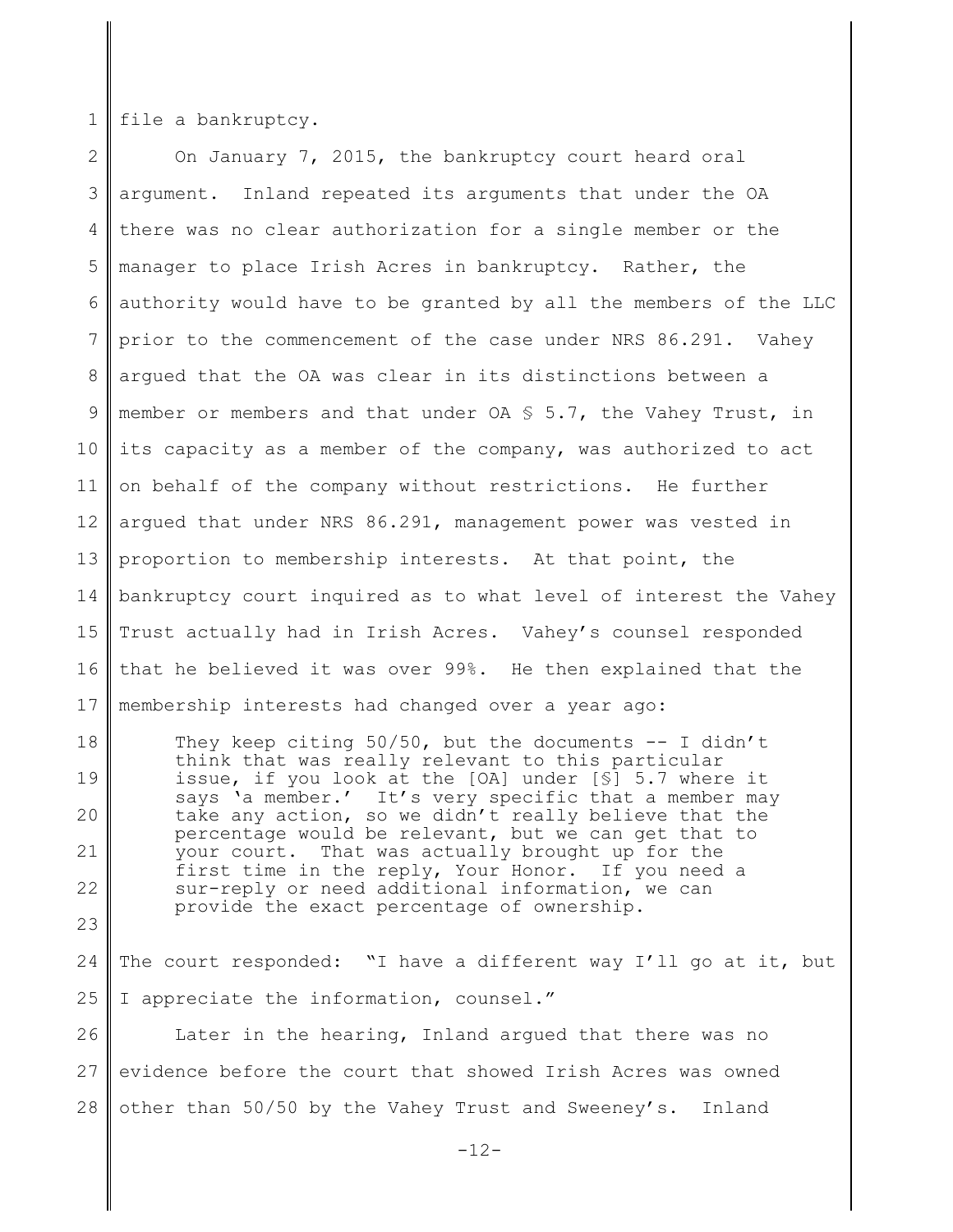1 2 3 4 further asserted: (1) Sweeney's had never given up any of its interest and (2) there was no authority under the OA to take away a membership interest or to dilute a membership interest. The bankruptcy court took the matter under submission.<sup>9</sup>

5 6 7 8 9 10 11 12 13 14 15 16 17 18 19 20 On January 26, 2015, the bankruptcy court announced its oral ruling. The court first found that Vahey lacked the authority to file the case as "the manager" of Irish Acres. The court found that under  $OA S 5.5.1$ , as a manager, Vahey only had the authority to bind the company in the ordinary course of its business and filing a bankruptcy petition was outside the ordinary course of business. In re Avalon Hotel Partners, LLC, 302 B.R. 377, 380 (Bankr. Or. 2003) (the filing of a chapter 11 petition by an LLC's manager, without member approval, was not authorized by Oregon law or the LLC's Operating Agreement as "[a] decision to file for bankruptcy protection is a decision outside the ordinary course of business, even for an entity in dissolution."). The bankruptcy court further found that no authority for filing the petition existed under the provisions of OA §§ 7.1 and 7.2 relating to the dissolution or winding up of the company.

21 22 23 24 Next, the court found that Vahey did not have the authority to file the bankruptcy case as an individual member and without the full approval of all the members despite the ambiguity of the OA. In this regard, the bankruptcy court noted that Vahey

<sup>26</sup> 27 at the later hearing is that the court would issue an oral ruling 28 <sup>9</sup> The court made clear that the only thing that would happen and that there would not be any additional evidence or discussion between the court and the parties other than appearances.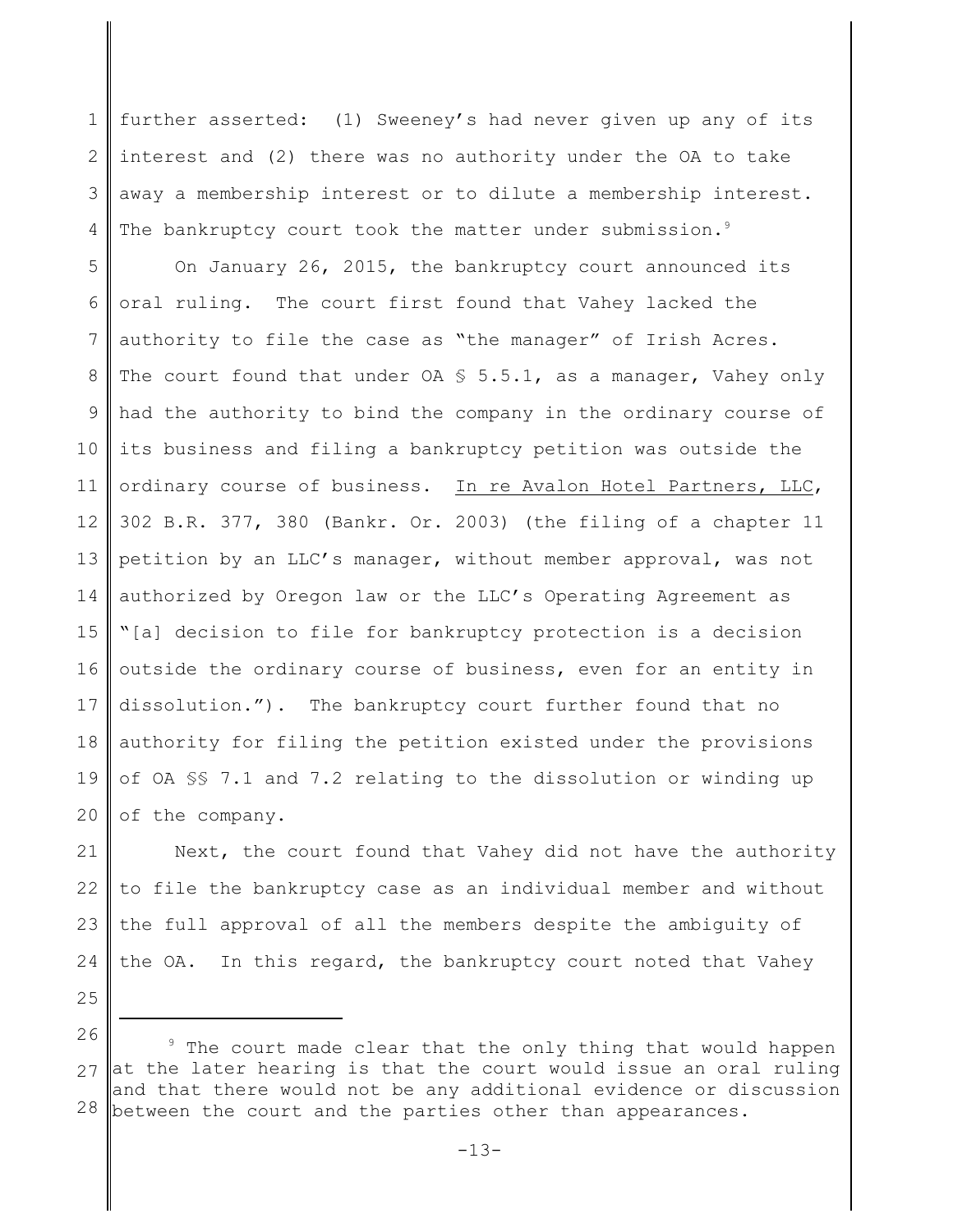1 2 3 4 5 6 7 8 did not sign any of the papers authorizing the bankruptcy filing in his capacity as a member. The court further found that Exhibit A to the OA identified not one, but two members that had made equal capital contributions and thus Sweeney's and the Vahey Trust each owned 50% as stated in Exhibit A. Therefore, the court specifically made a factual finding regarding the 50/50 membership interests of the two members "based on the record" before it.

9 10 11 12 13 14 In addition, the bankruptcy court found that Vahey's citation to OA  $S$  5.7 to suggest that either member had the unilateral power to file a bankruptcy case was "inconsistent with logic" since one member could exercise that power and the other one would have the same power to immediately dismiss the case.

15 16 17 18 19 20 21 Finally, since there was no specific grant of authority under the OA for a member or manager to place Irish Acres in bankruptcy, the court applied the statutory default rule in NRS 86.291, which required that both members of Irish Acres, having 50/50 interests, would have to approve any action of the company outside the ordinary course of business, including the filing of the bankruptcy case.

22 23 24 25 26 27 28 The bankruptcy court denied Vahey's request to file an amended corporate resolution substituting the Vahey Trust as authorizing the petition. The court found that the proposed amendment would be futile because modifying the terms of the resolution would not change the underlying facts; i.e., Vahey, as the sole trustee of the Vahey Trust, would still not have the authority as a manager or member to commence the bankruptcy case

 $-14-$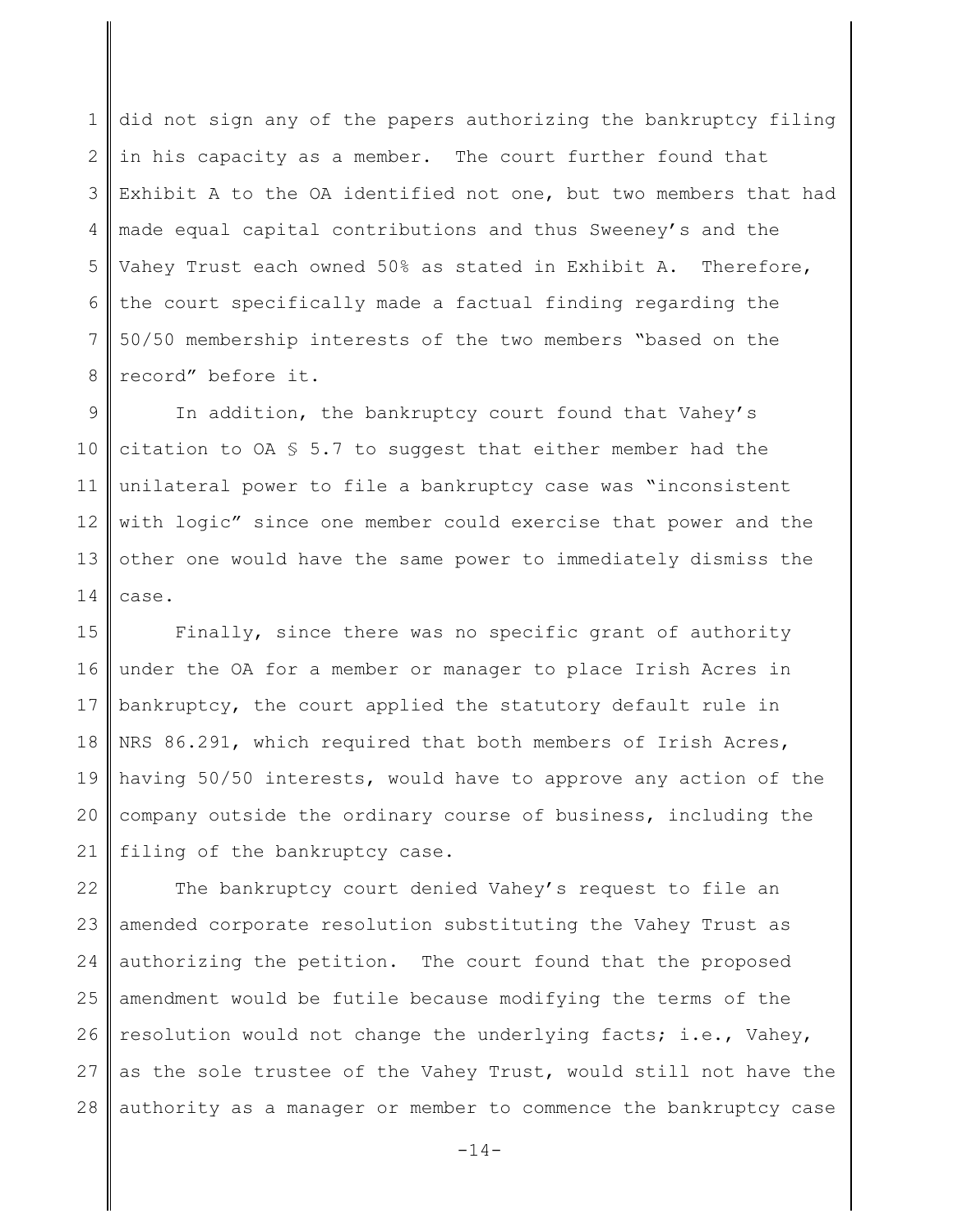1 on behalf of Irish Acres for the reasons stated.

2 3 4 5 6 7 The bankruptcy court entered the order dismissing Irish Acres' case on January 27, 2015. Vahey did not request reconsideration or seek to amend the bankruptcy court's findings of fact or conclusions of law nor did he file an appeal from that ruling. The dismissal order in the First Case is a final order.

8

# **2. The Second Case**

9 10 11 12 13 14 15 16 17 18 19 Two days later, on January 29, 2015, Vahey filed a second petition for Irish Acres. The petition indicated that Irish Acres had not filed a bankruptcy petition within the past eight years, which was not accurate.<sup>10</sup> This time, the Resolution of Members Authorizing Bankruptcy Filing 3.78 Irish Acres, LLC, stated that Vahey and the Vahey Trust "are the majority members" of 3.78 Irish Acres and thus, under NRS 86.291, their majority interest authorized them to commence the bankruptcy case on behalf of Irish Acres. The Corporate Ownership Statement accompanying the petition stated that no entity directly or indirectly owned 10% or more of the equity.<sup>11</sup>

20 21 22 23 Shortly after, Inland filed its MTD the second case and request for sanctions. Inland argued that the doctrines of claim preclusion and issue preclusion applied for purposes of dismissal and that all elements for each doctrine had been met.

<sup>25</sup> <sup>10</sup> The record does not make clear the reason Vahey failed to disclose the prior case.

<sup>26</sup> 27 filed a notice of related case and request for reassignment of 28  $11$  Since the case was assigned to another judge, Inland the case to Judge Landis pursuant to Local Bankruptcy Rule 1015. The case was then reassigned to Judge Landis.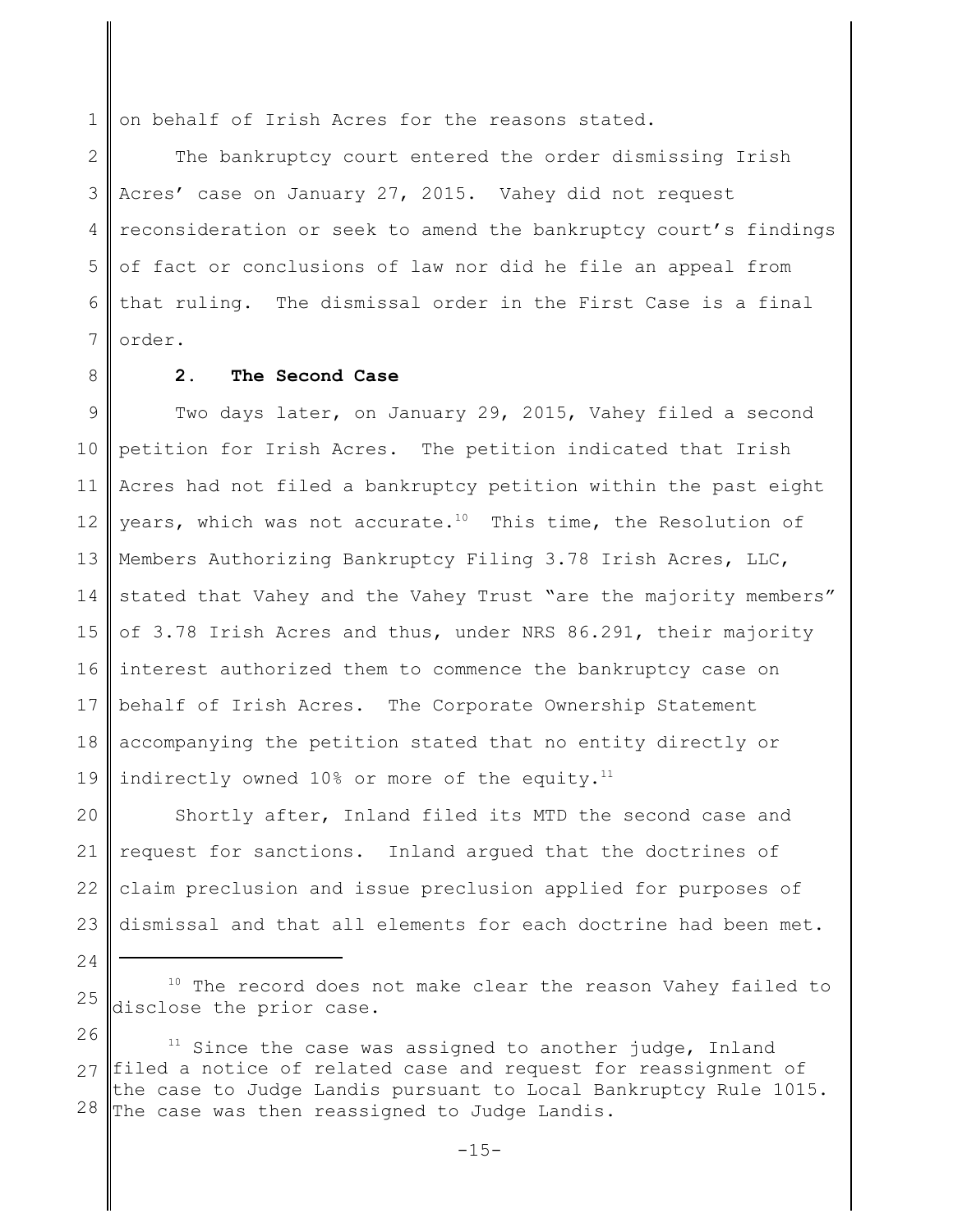1 2 3 4 5 6 Inland further asserted that sanctions were appropriate pursuant to the bankruptcy court's inherent powers or under § 105(a) and it requested sanctions in the amount of \$5,000. Inland moved for an order shortening time on the MTD, which Vahey and the appointed chapter 7 trustee opposed. The bankruptcy court granted the shortened time motion.

7 8 9 10 11 12 13 14 15 16 17 18 19 20 21 22 23 24 25 In opposition to the MTD, Vahey argued that the bankruptcy court ruled that he lacked authority as a manager of Irish Acres to file the bankruptcy petition and nothing more. Although Vahey acknowledged that the bankruptcy court had found that the two members of Irish Acres were Sweeney's and the Vahey Trust, each holding a 50% membership interest based upon Exhibit A to the OA, he argued that the court did not have the benefit of the minutes of a meeting conducted in 2013 which changed the ownership interests. According to Vahey, the notice of the meeting was mailed out on June 28, 2013, approximately 90 days prior to the scheduled meeting to be held on September 27,  $2013,$ <sup>12</sup> and Sweeney's did not attend. Vahey maintained that, as the minutes of that meeting reflected, OA  $S$  2.2 authorized him, as the sole manager of Irish Acres, to approve and provide for the issuance of additional fractional units to the Vahey Trust, as a result of additional monies provided to Irish Acres for the payment of various expenses. According to the minutes, twentysix additional ownership units were issued to the Vahey Trust at the meeting for the payment of \$2,560 to the Nevada Secretary of

<sup>27</sup> 28  $12$  Vahey's opposition erroneously referred to the meeting as taking place on January 27, 2013, which would have been before the notice of the meeting was sent out.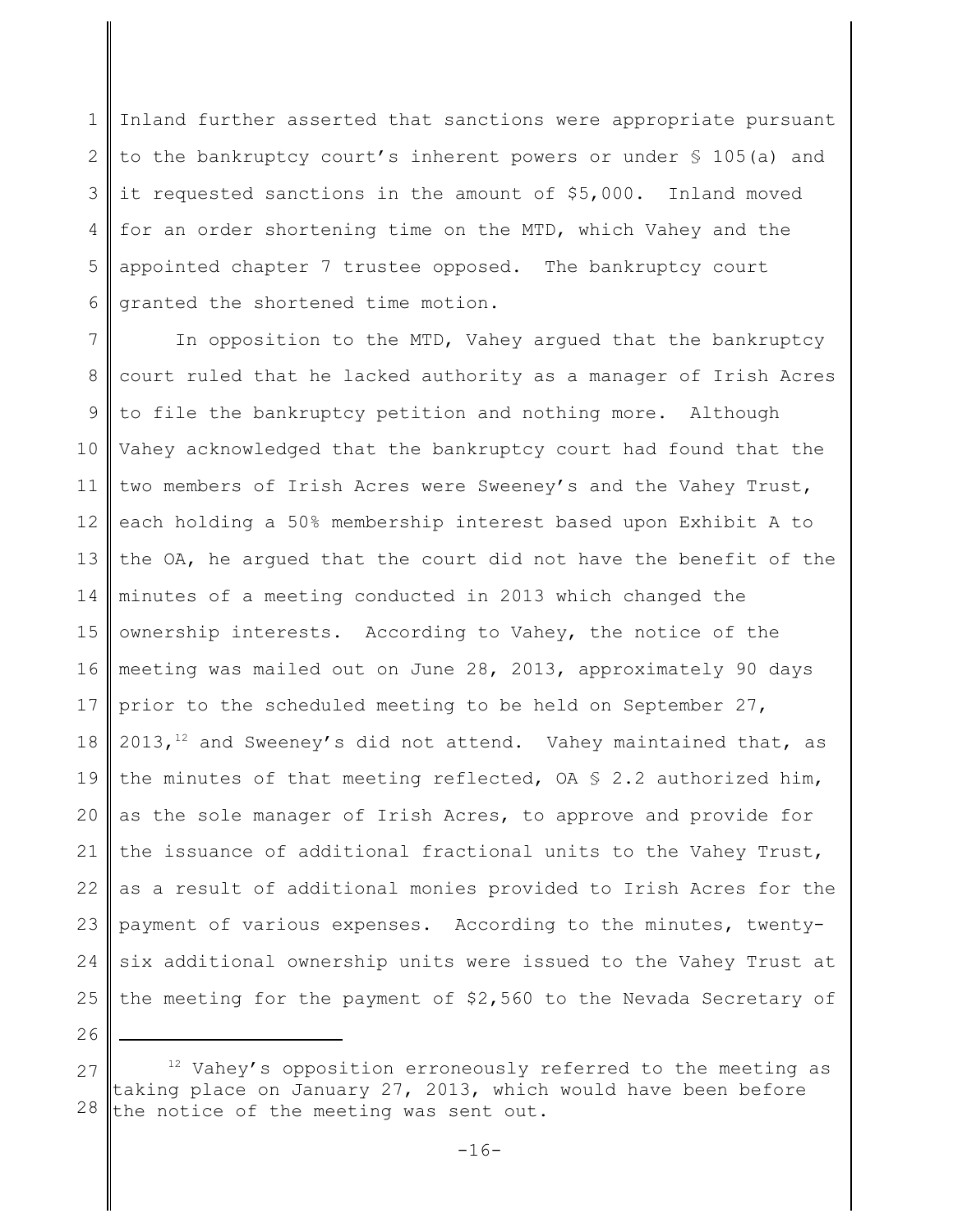1 State to maintain Irish Acres' valid status.

2 3 4 5 6 7 8 9 10 11 Vahey further argued that the bankruptcy court in its previous ruling found that the OA was ambiguous as to whether a single member alone could file a bankruptcy case and further found that holders of a majority interest in a limited liability company had authority to file a bankruptcy under NRS 86.291. Thus, Vahey asserted that the authorization to file the second petition was "clearly distinguishable" from the prior case "based upon the court's own ruling." That is, the Vahey Trust as owner of 96.3% of Irish Acres had the authority to file the bankruptcy petition on its behalf.

12 13 14 15 16 17 18 19 20 Attached to the opposition was the declaration of Vahey attesting to these facts, a copy of the Notice of Meeting of Managers and Members, and the minutes of that meeting where Vahey, as the sole trustee of the Vahey Trust, was the only member in attendance and whereby he changed the ownership percentages such that the Vahey Trust owned twenty-six units (96.3%) and Sweeney's owned one unit (3.7%]. Also attached was a copy of an invoice showing that \$2,560 had been paid to the Nevada Secretary of State on September 26, 2013.

21 22 23 In reply, Inland argued, among other things, that the Vahey Trust had no authority to dilute Sweeney's membership under the OA or Nevada law.

24 25 26 27 28 On March 12, 2015, the bankruptcy court heard and ruled on the MTD. The court found that in the context of the first MTD, it decided that Vahey as an individual or as sole trustee of the Vahey Trust did not have the authority to file the bankruptcy case as a manager nor did the Vahey Trust have the authority to

-17-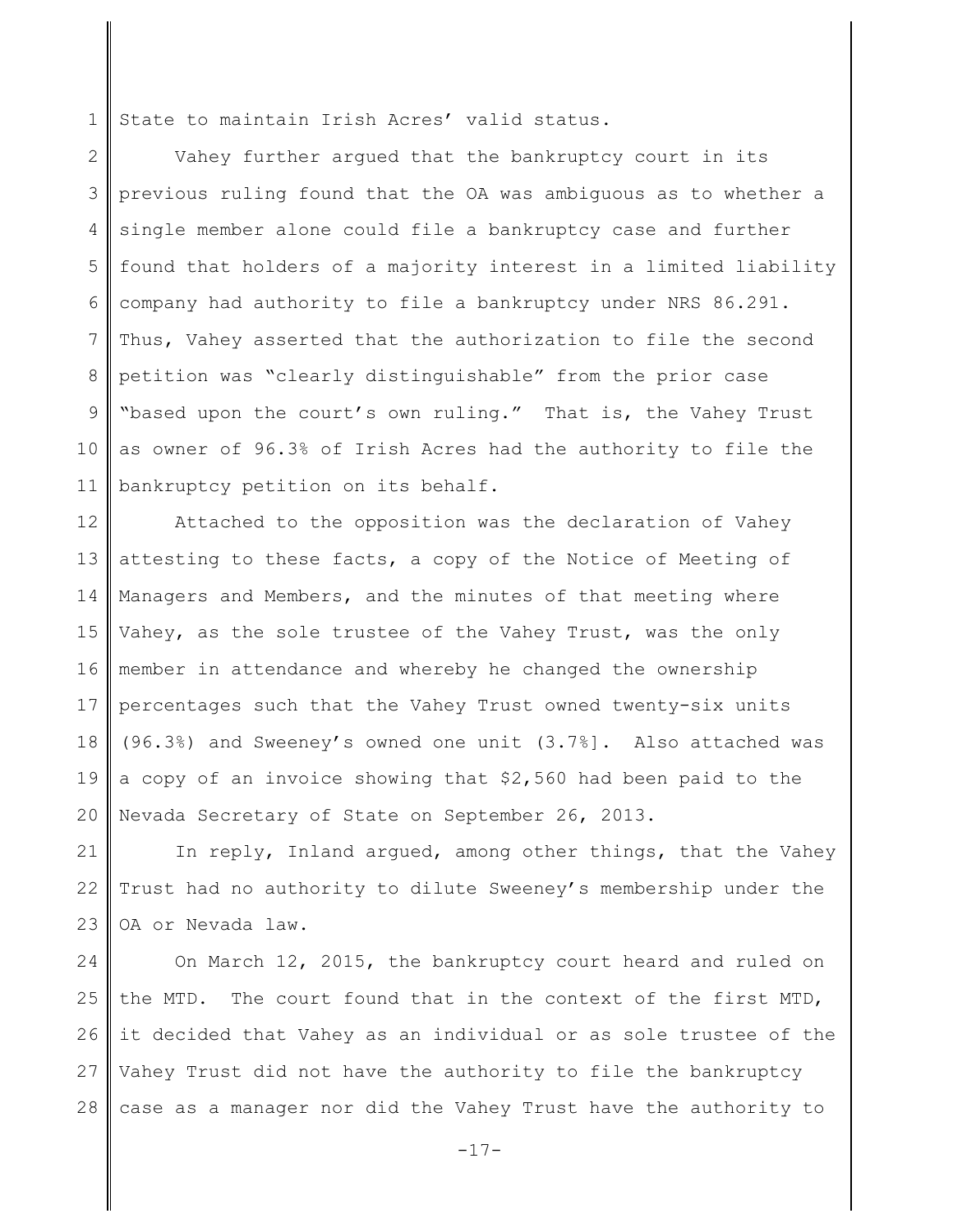1 2 3 4 5 6 7 8 9 10 file it as a single member. The court further found that the issue regarding the Vahey's Trust authority to file the bankruptcy case as a single member was "in no way . . . an issue that was raised only in the reply" (as argued by Vahey). The court found that this issue was squarely before the court and the parties and was argued. "And to the extent there was information that could have had some bearing on that question, it was not presented by way of evidence in the record before the Court in connection with the dismissal order entered in the first case."

11 12 13 14 15 16 17 18 19 20 The court noted that the evidence should have been presented in the First Case and there was no request to either enlarge or amend the findings of fact or conclusions of law that resulted in the dismissal of the First Case nor was there a request for relief from the judgment or an appeal. The bankruptcy court considered Vahey's "belated information" regarding his majority ownership "little more . . . than an effort to collaterally attac[k] the prior dismissal order." After making these findings, the bankruptcy court decided that all elements for claim and issue preclusion were met.

21 22 In addition, the court found that dismissal was proper on bad faith grounds. Considering the factors<sup>13</sup> set forth in Little

23

24 25 26 27 Sources of income to sustain a plan of reorganization; (5) there 28  $13$  These factors include: (1) the debtor has one asset, such as a tract of undeveloped or developed real property; (2) the secured creditors' liens encumber this tract; (3) there are generally no employees except for the principals; (4) the debtor has little or no cash flow and there are no available are only a few, if any, unsecured creditors whose claims are (continued...)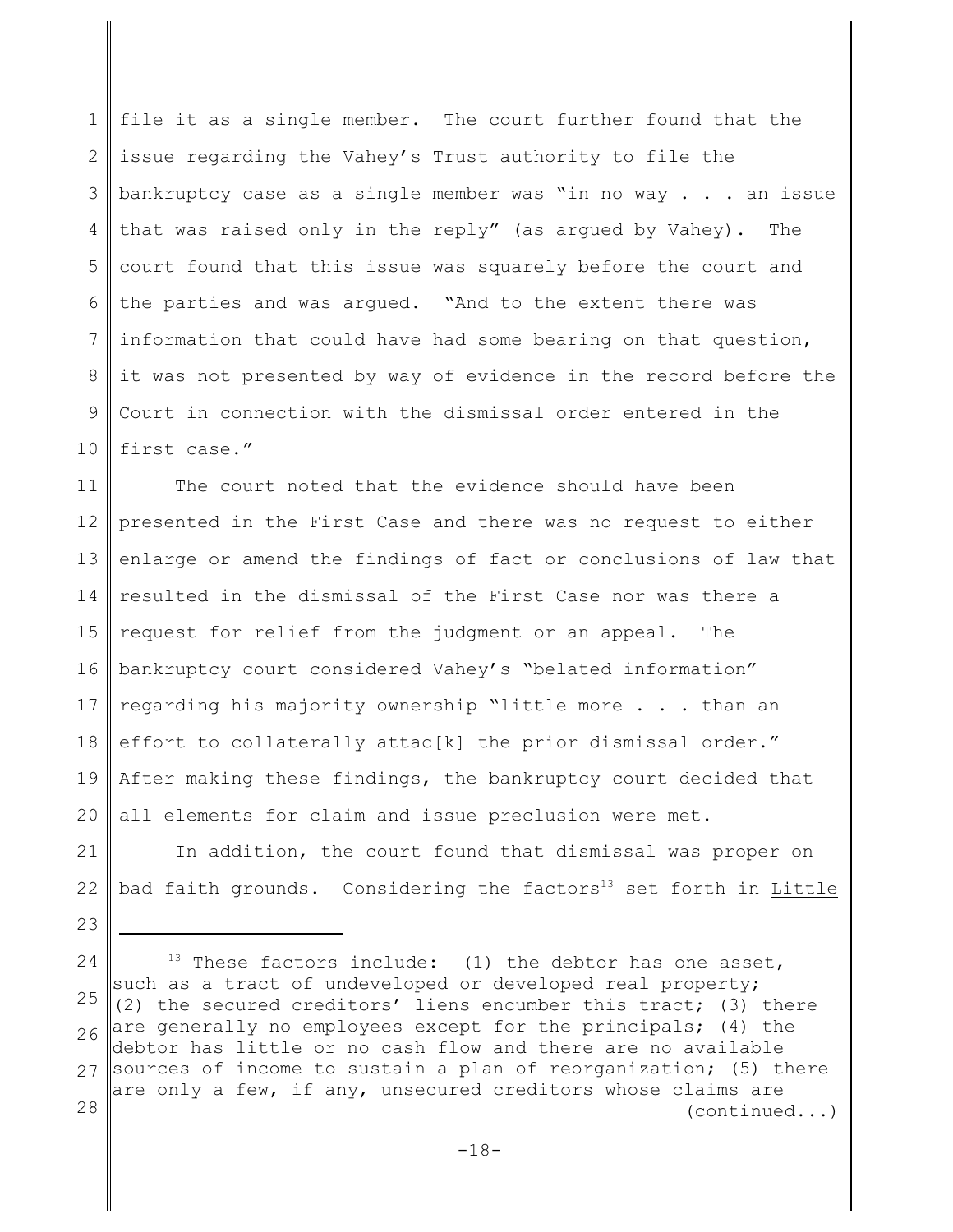1 2 3 4 5 6 7 8 9 10 11 12 13 14 Creek Development Co. v. Commonwealth Mortgage Corp. (Matter of Little Creek Development Co.), 779 F.2d 1068, 72, 73 (5th Cir. 1986), as adopted by the Ninth Circuit in State of Idaho, Dept. of Lands v. Arnold (In re Arnold), 806 F.2d 937 (9th Cir. 1986), the court found all factors were met. Relying on the factors in total, the bankruptcy court found bad faith and that this constituted "cause" for dismissal under  $\frac{1}{2}$  1112(b)(1).<sup>14</sup> In the end, the court analyzed whether conversion or dismissal was in the best interests of the creditors and the estate and concluded that dismissal better met those criteria since there were no unsecured creditors and dismissal would allow Inland to pursue its collection rights. In the exercise of its discretion, the bankruptcy court declined to issue sanctions under § 105(a) or its inherent powers.

15 16 17 18 19 On March 13, 2015, the bankruptcy court entered the order dismissing the Second Case. On the same date, the order was amended to correct the citation from  $\S$  1112(b)(1) to  $\S$  707(a)(1) — the applicable dismissal standard in chapter 7 cases. The substance of the court's legal and factual analysis remained

20

27 28  $14$  As indicated below, the bankruptcy court amended its order to cite  $\frac{1}{2}$  707(a)(1), the applicable dismissal statute in chapter 7 cases.

<sup>21</sup> 22 23 24 25 26 <sup>13</sup>(...continued) relatively small; (6) the property has usually been posted for foreclosure because of arrearages on the debt and the debtor has been unsuccessful in defending actions against the foreclosure in state court; (7) alternatively, the debtor and one creditor may have proceeded to a stand-still in state court litigation, and the debtor has lost or has been required to post a bond which it cannot afford; (8) bankruptcy offers the only possibility of forestalling loss of the property and (9) there are sometimes allegations of wrongdoing by the debtor or its principals.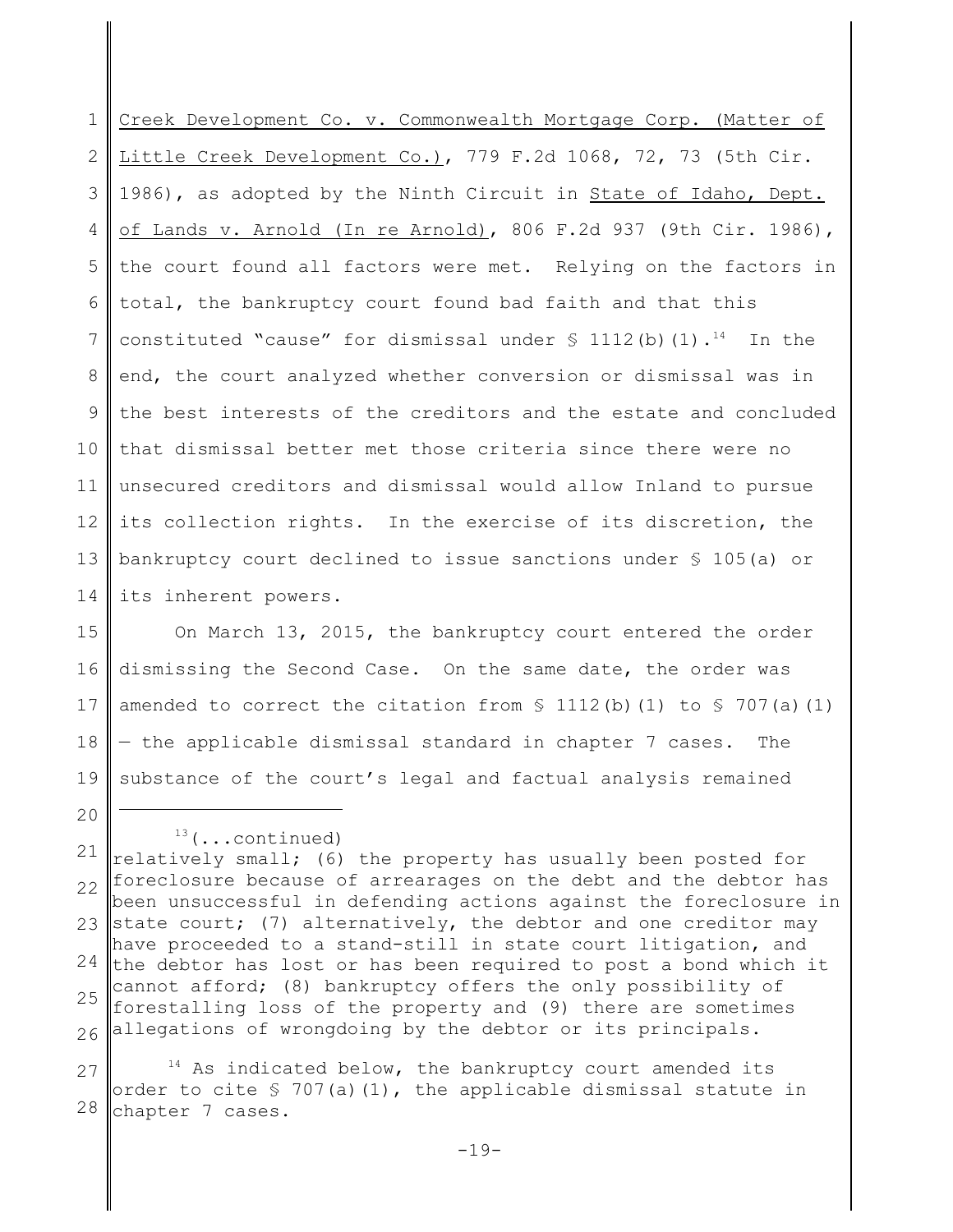1 2 3 4 5 6 7 8 9 10 11 12 13 14 15 16 17 18 19 20 21 22 23 24 25 26 27 28 unchanged. Vahey filed a timely notice of appeal. **II. JURISDICTION** The bankruptcy court had jurisdiction pursuant to 28 U.S.C. §§ 1334 and 157(b)(2)(0). We have jurisdiction under 28 U.S.C. § 158. **III. ISSUE** Did the bankruptcy court err in dismissing Irish Acres' Second Case? **IV. STANDARDS OF REVIEW** We review rulings regarding the availability of res judicata doctrines, including claim and issue preclusion, de novo as mixed questions of law and fact in which legal questions predominate. Robi v. Five Platters, Inc., 838 F.2d 318, 321 (9th Cir. 1988); Alary Corp. v. Sims (In re Assoc'd Vintage Group, Inc.), 283 B.R. 549, 554 (9th Cir. BAP 2002). Once we determine that the doctrines are available to be applied, the actual decision to apply them is left to the trial court's discretion. Robi, 838 F.2d at 321. Review for abuse of discretion has two parts. First, "we determine de novo whether the bankruptcy court identified the correct legal rule to apply to the relief requested." U.S. v. Hinkson, 585 F.3d 1247, 1261–62 (9th Cir. 2009) (en banc). If so, we then determine under the clearly erroneous standard whether the bankruptcy court's factual findings and its application of the facts to the relevant law were "(1) illogical; (2) implausible; or (3) without support in inferences that may be drawn from the facts in the record." Id. at 1262. Because we may affirm on any ground supported by the

 $-20-$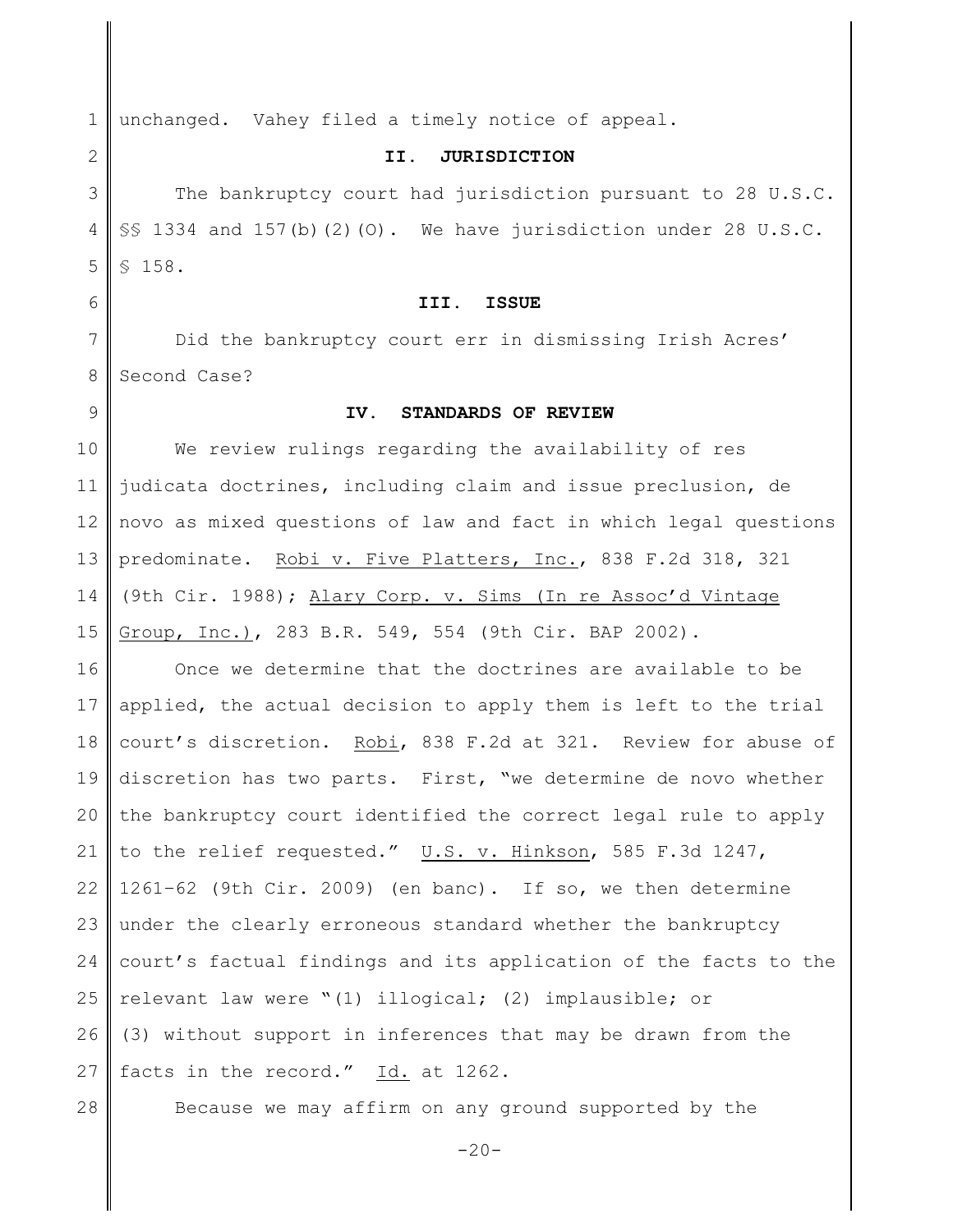1 2 3 record, Shanks v. Dressel, 540 F.3d 1082, 1086 (9th Cir. 2008), we need not discuss every reason supporting the bankruptcy court's dismissal order.

4

### **V. DISCUSSION**

5 6 7 8 9 10 11 12 13 14 15 16 17 18 19 20 21 On appeal, Vahey asserts that the doctrines of claim and issue preclusion do not apply since the first dismissal order was based upon the lack of authority by the manager and the Second Case was filed based upon the authority of the Vahey Trust, the member holding a majority of the membership interest. To support his position, Vahey contends that the bankruptcy court erred by ruling that the evidence regarding Vahey's majority interest should have been presented in the First Case because such evidence was proffered and rejected by the court. He further points out that the issue regarding the percentage of membership interests was raised in Inland's reply brief. For these reasons, Vahey asserts that the bankruptcy court improperly used the record before it to determine the 50/50 membership interests of the Vahey Trust and Sweeney's in the First Case despite being apprised that the Vahey Trust held a majority position. We are not persuaded by these arguments as to issue preclusion.

22 23 24 25 26 27 28 "The doctrine of issue preclusion prevents relitigation of all 'issues of fact or law that were actually litigated and necessarily decided' in a prior proceeding. . . . The issue must have been 'actually decided' after a 'full and fair opportunity' for litigation." Robi, 838 F.2d at 322. Under federal law, issue preclusion applies only where it is established that (1) the issue necessarily decided at the

-21-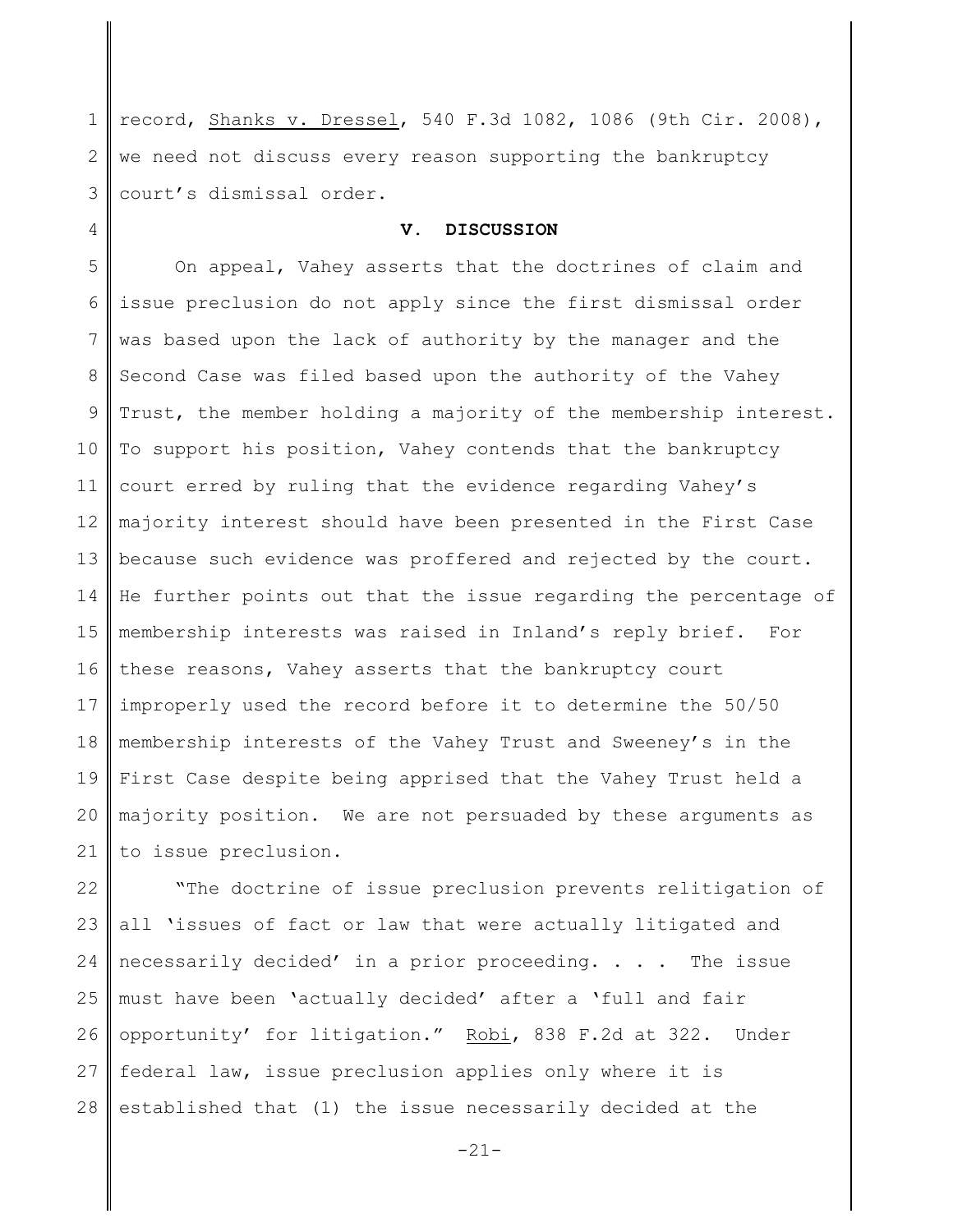1 2 3 4 5 6 previous proceeding is identical to the one which is sought to be relitigated; (2) the first proceeding ended with a final judgment on the merits; and (3) the party against whom issue preclusion is asserted was a party or in privity with a party at the first proceeding. Hydranautics v. Filtec Corp., 204 F.3d 880, 885 (9th Cir. 2000).

7 8 9 10 11 12 13 14 15 16 17 Here, the issue of Vahey's or the Vahey Trust's authority to file the bankruptcy case on behalf of Irish Acres was necessarily decided in the First Case. The issue regarding that authority is identical to the one which Vahey sought to relitigate in the Second Case. The suggestion that Vahey did not have a full and fair opportunity to litigate the issue because the bankruptcy court denied his request to supplement the evidence is without merit. The Vahey Trust's authority to file the bankruptcy case as a majority member was clearly relevant to the issues litigated and adjudicated in the First Case.

18 19 20 21 22 23 24 25 26 27 28 Further, Vahey had an opportunity to present the merits of that argument even after the ruling. As noted by the bankruptcy court, Vahey did not seek reconsideration nor did he seek to amend or obtain relief from the court's ruling regarding its finding on the 50/50 membership interest. Instead, he allowed the dismissal order in the First Case to become final. It makes no difference that the dismissal order was based on an erroneous factual finding or understanding of the law, or both. Issue preclusion is concerned with whether the issue was necessarily decided in the first proceeding and whether there is a final judgment.

-22-